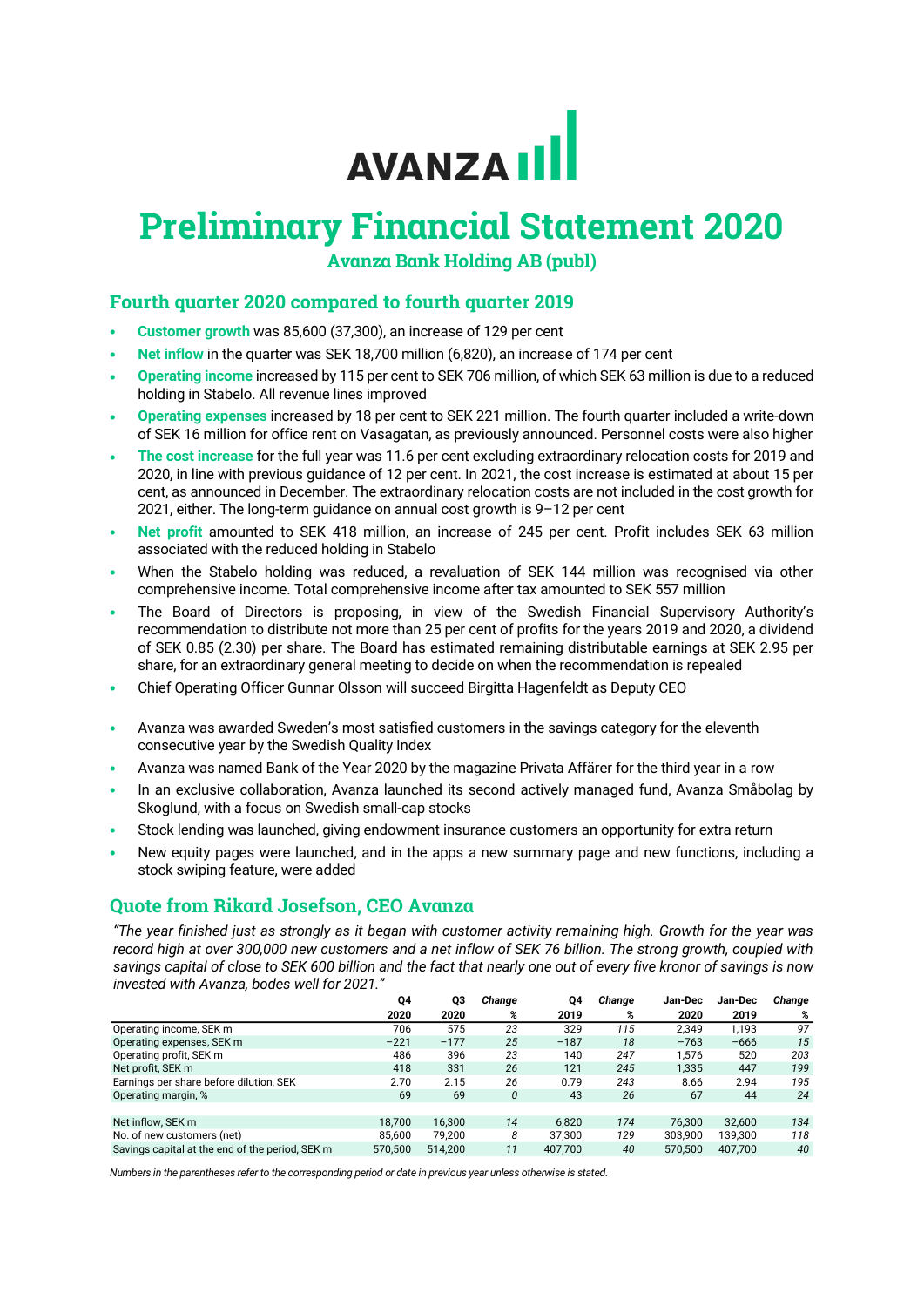# **Avanza in brief**

# **This is Avanza**

Avanza was founded in 1999 and has since grown from a small company, dealing solely in online stock broking, into Sweden's leading platform for savings and investments. Avanza offers the market's broadest range of savings products, competitive occupational pension solutions and mortgages.

Avanza challenges established structures of large banks and pension providers in the Swedish savings market and drives long-term development of financial products and services. Customers are offered to save in Swedish and foreign securities and in savings accounts, without fixed account charges and at a very low brokerage fee. Avanza primarily targets individual investors, but also offers services for professional traders, corporate customers, banks and asset managers.

Avanza is covered by the state deposit guarantee and supervised by the Swedish Financial Supervisory Authority. The Parent Company Avanza Bank Holding AB (publ) is listed on Nasdaq Stockholm Large Cap (short name AZA).

# **An investment in growth**

To create long-term shareholder value, growth in customers and savings capital is key, since there is an underlying connection between savings capital and income. Income in turn is driven and affected by:

- attractive offers and a strong user experience
- market conditions such as trading activity, fund volumes and interest rates
- changes in deposit and lending volumes

The sensitivity in the event of a decrease in savings capital due to a stock market downturn is difficult to assess, as income is dependent on, among other things, how customers choose to invest their savings capital. To manage fluctuations in the market, the aim is to broaden the offering and increase the proportion of recurring revenues.

# **Vision & business model**

Avanza's vision is to create a better future for millions of people through a cheaper, better and simpler offering. This is based on customer focus, a broad product range, good decision support, and on educating the public about saving and investing. Satisfied customers and a world-class customer experience are the key to Avanza's business.

Avanza is driven by a consistent focus on creating customer value, and the promise to customers is that they will get a better return on their savings with Avanza than any other bank. This makes innovation, as well as scalability and efficiency, important to Avanza's strategy. Avanza's business model is built on scalability and the industry's lowest cost to the savings capital ratio. Strong customer growth, combined with low costs, leads to long-term growth and enables Avanza to deliver value to both customers and shareholders. Continuous development, digitisation and internal efficiency also reduce operational risks and increase stability.

Sustainability is becoming increasingly important to customers and to Avanza's business. Avanza's sustainability work is focused on three areas: Sustainable investments, Educate & challenge, and Sustainable organisation.

Delivering on our vision also requires engaged employees and a strong corporate culture that draws its energy from a willingness to change. Avanza's corporate climate is characterized by collaboration and humility, and by constantly challenging and thinking innovatively.

### **Long-term targets**

Satisfied customers:

• Sweden's most satisfied savers according to SQI's (Swedish Quality Index) annual award

Engaged employees:

• eNPS (Employee Net Promoter Score) of at least 50, raised from at least 45

### Value growth:

- Market share of at least 15 per cent of the total net inflow to the Swedish savings market 2025
- Market share of nearly 7 per cent of the Swedish savings market by the end of 2025
- Return on equity of 25-30 per cent
- Dividend of at least 70 per cent of the profit of the year

### Sustainability:

- Increased share of capital in sustainable investments
- Be seen as the leading sustainable brand and the natural choice for sustainable savings as well as increase the share of female to 50 per cent of new customers
- An organisation with parity between women and men, and to become climate positive

For more information about Avanza, see [avanza.se/ir](https://avanza.se/ir) and the [Annual Report.](https://investors.avanza.se/en/ir/reports/annual-and-interim-reports/avanza-publishes-the-annual-and-sustainability-report-for-2019/)

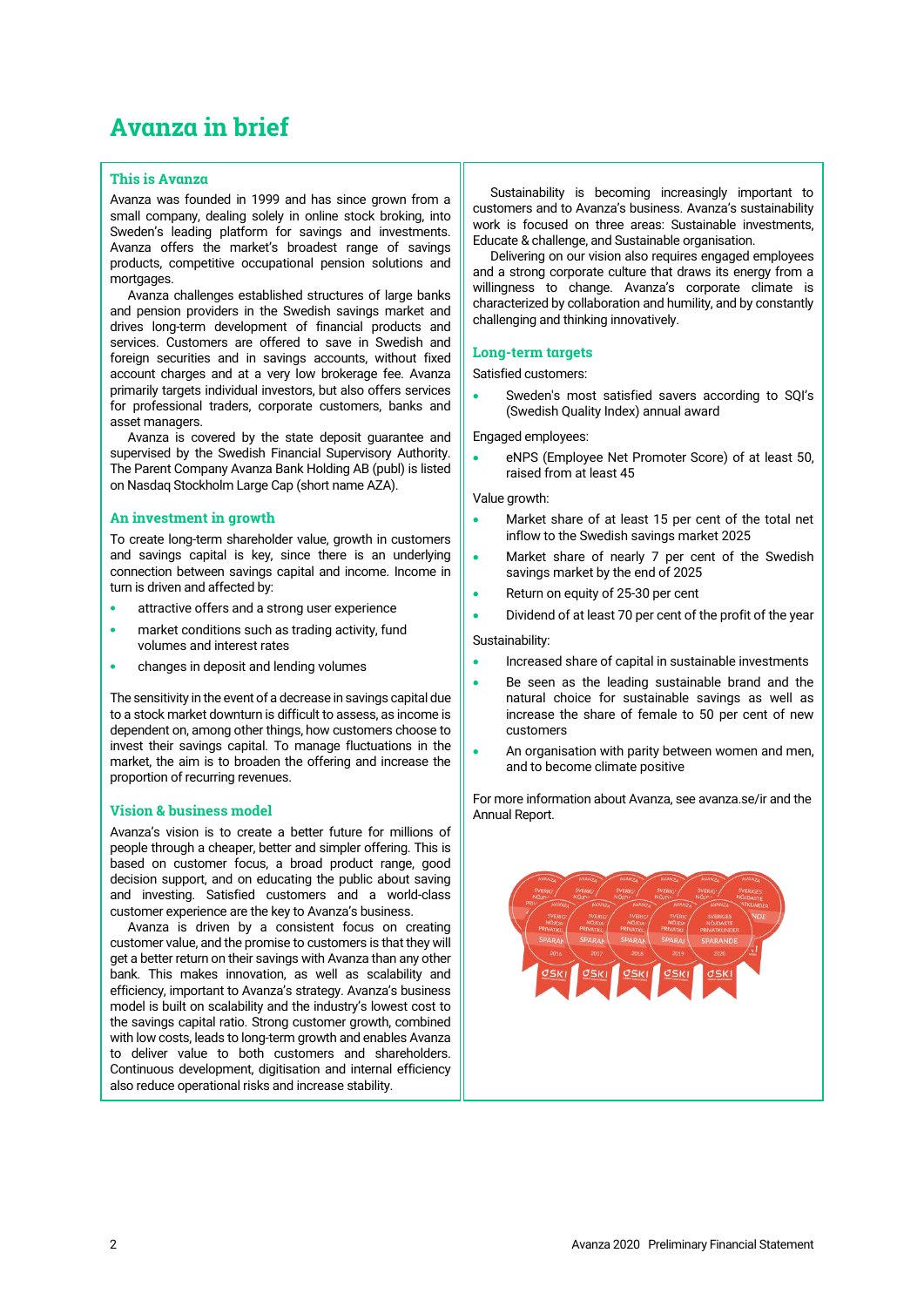# **CEO comment**

# **A strong finish to a very strong year**

We had another successful quarter. Even if the pandemic takes away some of the joy, we still reported a net inflow of SEK 18.7 billion in the fourth quarter and welcomed 85,600 new customers, at the same time that our customers remained very active. As a result, 2020 in total was a record year for Avanza, no matter which numbers we look at.

# **Strong engagement internally is the key to satisfied customers**

We far exceeded our targets. The most important is obviously to have the most satisfied customers, and despite many challenges we have been there for them and for each other. During the quarter, we won the Swedish Quality Index award for Sweden's most satisfied savings customers for the eleventh time in a row. We were also named Bank of the Year for the third straight year. No other bank has managed that for as long as Avanza has been in business. In addition, we placed a fifth in Prospera's Private Banking survey, and took first place in customers' recommendation rate, which we are very happy about. Avanza's return on equity reached 57 per cent for the full year, well above our target of 25–30%. We are also well on track to our target of a close to 7% share of the Swedish savings market by 2025, with a market share as of 30 September of 5.4% and where we accounted for 19.4% of net inflow in the last 12-month period. When it comes to employee engagement, our score was 69, and that is well above the eNPS target of 45, which is raised to at least 50 from 2021. Employee engagement is absolutely crucial to us. In sustainable savings, we achieved a great deal during the year, and the ESG score went down to 21.67, from 22.57 at the start of the year. The aim is as low a score as possible on a scale of 0–100. When we a year ago introduced our sustainability targets, we also said that we wanted to raise the share of customers who save in sustainable alternatives. Since the share of capital is more relevant to sustainable development, we have decided to take away the target regarding number of customers. One of our other sustainability targets is to increase the number of women among our new customers to 50%. Despite the positive trend with more female customers than ever in 2020, we did not reach our target as the share of new male customers increased even more.

There may be those who question whether we stretched far enough when we set our new targets nearly a year ago. Back then, they felt challenging, but we could not have dreamed that 2020 would be such a record year in terms of growth. It is still too early to revise the targets, but given the results we are now reporting, and depending on how 2021 plays out, we will take another look at whether we need to be more ambitious. Structural growth potential is still just as strong.

# **Strong growth and continued growth potential was why we decided in December to raise our ambitions**

As previously announced, a decision was made during the quarter to raise our costs for 2021, which means that they will be slightly higher than the long-term guidance of 9–12%. The extra costs correspond to just over SEK 20 million and mean that we now estimate cost growth at around 15% for 2021. We could just as well have stayed within the framework of the long-term guidance, but based on the extremely strong growth last year and the growth prospects we continue to see, it would be indefensible not to invest more. I feel very confident that the costs we have are good costs that will deliver even more benefits to our customers in the form of improvements and innovations.

# **Well-received launches in the quarter**

Talking about improvements and innovations, we achieved quite a lot during the quarter. We introduced stock lending to give our endowment insurance customers an opportunity for an extra return. Our launch of Avanza Småbolag by Skoglund was a major success and it is now the most widely owned small-cap fund on the platform. This shows the strength of teaming with a well-known and historically successful fund manager. The year's two new actively managed funds should not be seen as a completely new strategy. It is simply that the opportunity arose and filled a hole for our customers, at the same time that the funds fit in well with and complement our offering. We also launched a stock swiping feature, which was inspired by dating sites. Here customers can in a fun and easy way be inspired to diversify their savings with new stocks in various categories. In our external mortgage offering we enabled customers to digitally sign their loan documents, making us one of the few banks to offer a fully digital application process, which will also reduce lead times. Our second "Brainy Days" innovation event to be held digitally, in November, together with the year's business plan, make me very confident about the improvements and added value we will deliver to our customers in 2021.

# **A record year, but the pandemic means that the large part of the dividend will have to wait**

During the quarter, Stabelo, our external mortgage lending partner, issued new shares. To create a more diversified ownership structure, we decided to sell part of the holding, which now amounts to 19.8% and is a long-term investment that can generate solid appreciation over time. When we increased our ownership in autumn 2018, Stabelo was valued at SEK 350 million, compared to the current SEK 1,200 million. The sale produced a capital gain for Avanza of SEK 63 million in the quarter and a revaluation effect of SEK 144 million via other comprehensive income, but even without these effects we reported a record quarter. Net brokerage income remained strong as a result of high activity and a strong finish to the year. Activity also spilled over to currency-related income, and fund commissions were record high. Fund capital passed SEK 150 billion at year end. As our guidance indicated, costs for the full year grew by just under 12% and profit reached SEK 1,335 million, nearly three times as high as last year. Our aim in recent years has been to cut the cost to savings capital ratio to 0.16%, and we are now at 0.17%. This shows the scalability of our business.

Despite a strong year, the Board of Directors is proposing a dividend of only SEK 0.85 per share in light of the Swedish Financial Supervisory Authority's recommendation to financial institutions to be restrictive with dividends. Distributable earnings are much higher, however, and when the FSA repeals its recommendation, hopefully this autumn, the Board plans to issue another dividend proposal at an extraordinary general meeting. Despite the higher capital requirement owing to the leverage ratio that takes effect in June, there is still enough room today to distribute an additional SEK 2.95 per share.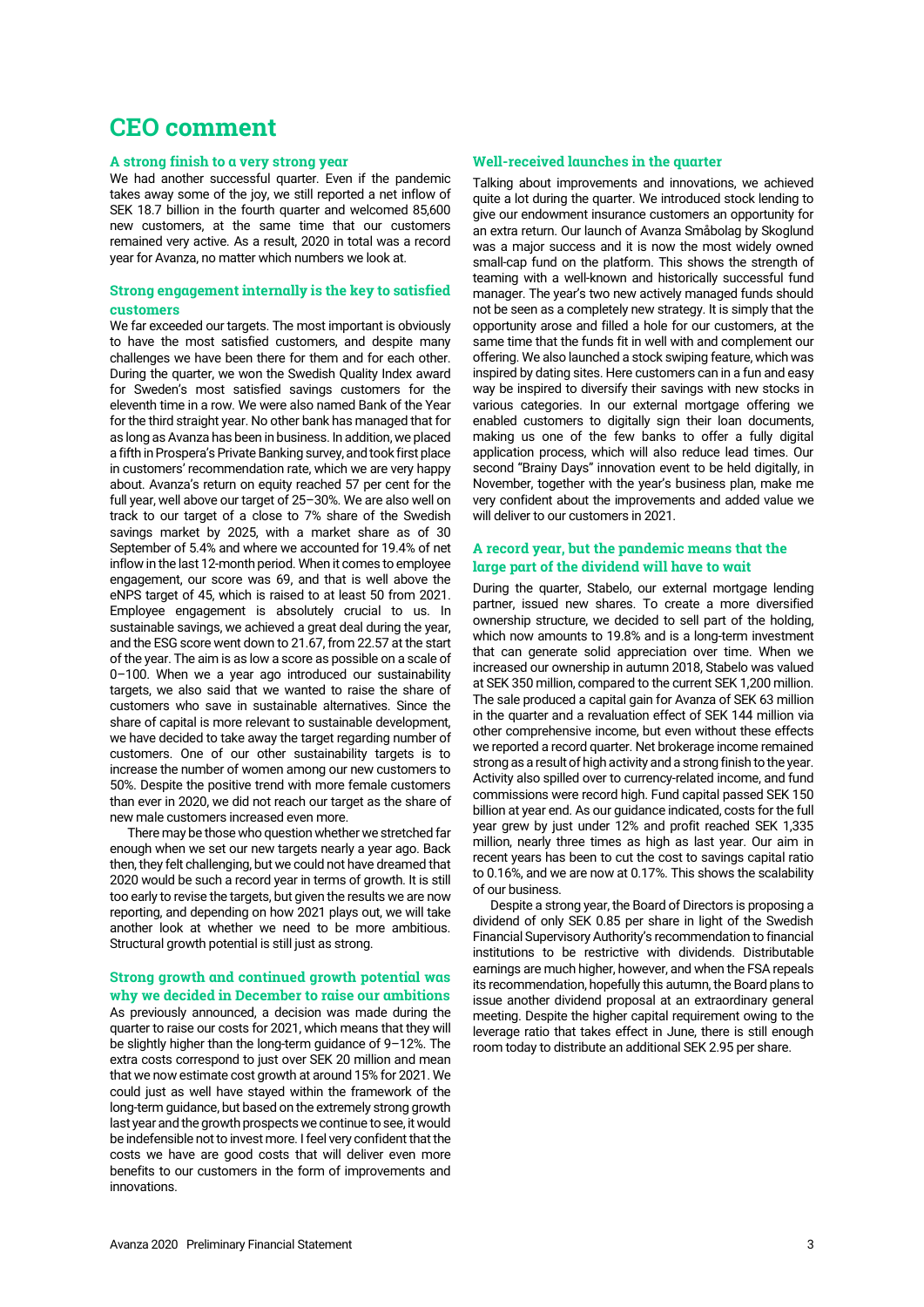# **The importance of a strong culture is especially evident in a year like 2020**

I can also announce that the Board of Directors has appointed Gunnar Olsson, our COO, as Deputy CEO when Birgitta Hagenfeldt now leaves her operational working life. Birgitta will play an advisory role for me for a few months, while Anna Casselblad takes over as CFO on 1 February. I cannot thank Birgitta enough for the fantastic work she has done for Avanza since she joined us in 2008.

When I look back at the last year and another quarter with high activity, I want to especially thank my amazing colleagues, who truly have the ability to go above and beyond. In a year like 2020, the importance of a strong corporate culture is especially evident. I have the privilege of working in this culture with colleagues who make it possible every day. The culture at Avanza is the reason, I feel, that we have been able to handle the last year so well.

I wish you all a happy new year!

Stockholm, 21 January 2021

Rikard Josefson, CEO Avanza

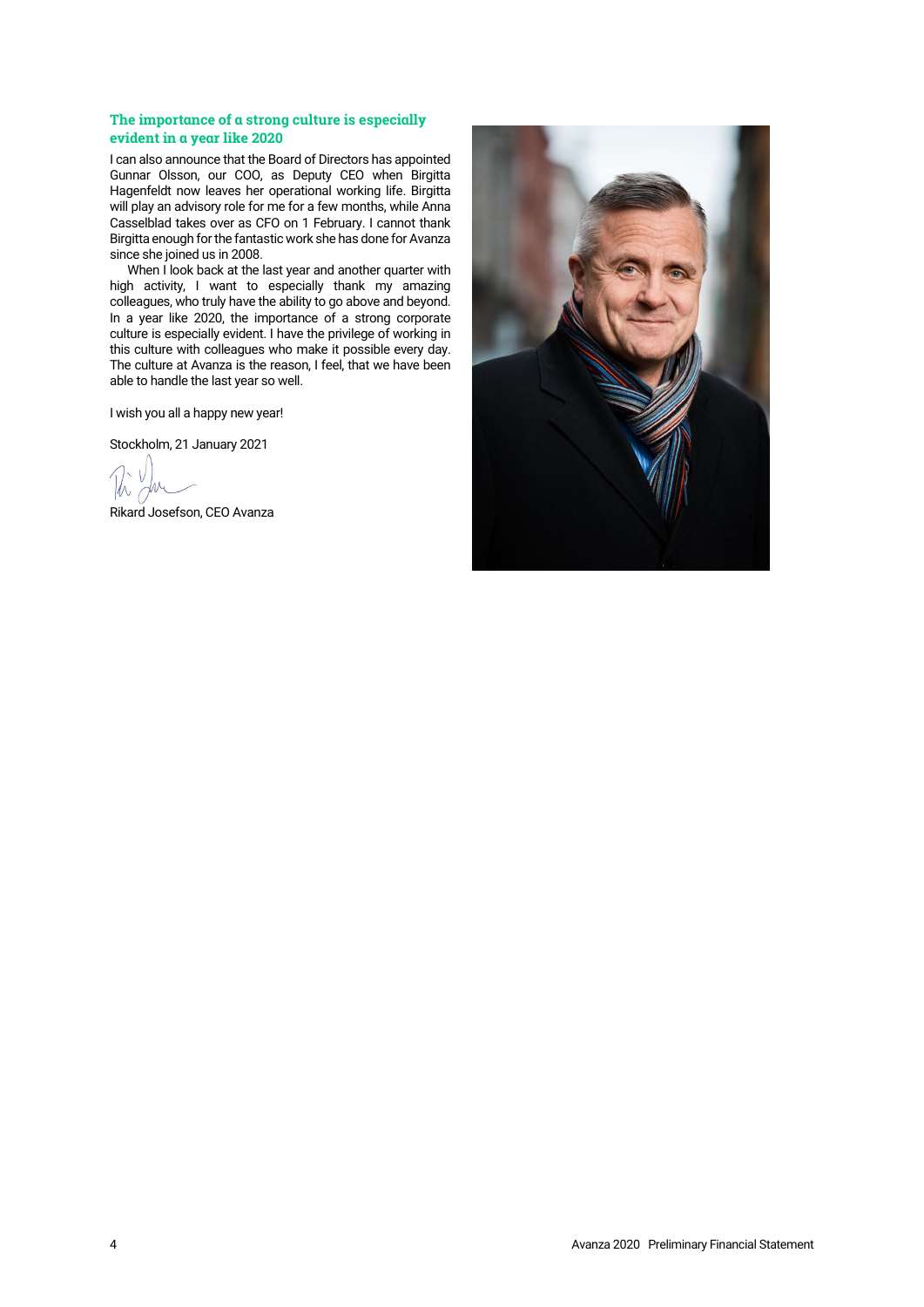# **Operations**

# **Activity and market shares**

The Stockholm Stock Exchange developed positively with continued high volatility during the quarter. The OMX Stockholm Gross Index rose by 6 per cent.

Total turnover on the Stockholm Stock Exchange including First North increased by 12 per cent and the number of transactions was up 9 per cent compared to the previous quarter. Among Avanza's customers, turnover on these marketplaces decreased by 2 per cent while the number of transactions were at the same level.

In the fourth quarter, Avanza was again by far the largest Swedish player on the Stockholm Stock Exchange including First North in terms of number of transactions and turnover. Avanza's market shares decreased slightly compared to the record levels in the previous quarter, due to increased institutional trading through larger Swedish and foreign institutes.

According to the Swedish Investment Fund Association the fund market once again reported a strong net inflow during the quarter. Avanza's share of new savings in the fund market (excluding PPM) amounted to 18 per cent. For the full year 2020, Avanza's share was 33 (16) per cent.

The Riksbank raised the repo rate by 25 basis points on 8 January 2020 to 0 per cent. The Riksbank's own forecast indicates a zero per cent repo rate for the foreseeable future.

#### *Information related to Covid-19*

Because of the coronavirus pandemic, Avanza is providing information on its impact on the company.

Avanza's operations have continued uninterrupted after the outbreak with no major disruptions during the quarter.

Avanza continue to follow the Swedish Public Health Agency's recommendations and instructions. The vast majority of employees are working remotely and the recommendation to work from home was strengtened in the quarter. During the year, new communication channels and routines have been adopted to maintain operations, the pace of development and employee engagement, and to safeguard the culture. The introduction for new employees has also been done digitally. Internal communication has been improved and adapted, e.g. with digital demos of new functions and products as well as digital project updates and monthly meetings. The almost entirely digital communication has to a large extent increased availability for employees, which is an important part in building Avanza's culture and cohesion. Many of these new routines are here to stay, at the same time as spontaneous interactions with colleagues should not be underestimated and are easier when everyone can meet faceto-face in the office. The employee survey in the quarter shows a continued high level of well-being among the employees and the eNPS for the full year reached a record high of 69, compared with the target of an eNPS of at least 45, raised to at least 50.

The Covid-19 crisis, together with various political measures and stimulus from central banks, continued to affect stock market turnover and volatility during the quarter. In the current environment, customers had a continued active interest in their savings, and trading activity among Avanza's customers remained at historically high levels. Customer growth and the net inflow also remained high. This year´s high level of customer activity and strong growth meant that Avanza, somewhat earlier than expected, needed to strengthen its IT systems with e.g. investments in complementary hardware and capacity. The site availability during the quarter was 100 per cent.

The macro variables in Avanza's IFRS 9 model, which are used to calculate expected credit losses, were updated during the second quarter to reflect among other things Covid-19's effects on the Swedish economy, such as unemployment and housing prices. The update increased the provision for expected credit losses by approximately SEK 5 million, which affected the result for the second quarter. The provision mainly relates to mortgage loans, which have a low risk with an average loan to value ratio of 37 per cent and are designed for Private Banking customers. The provision for margin lending rose slightly. No additional provisions were installed during the last six months of the year and no actual credit losses were recognised during the year. This shows that Avanza's risk tolerance, collateral and processes are working as they should even in these highly uncertain and volatile market conditions.

The large fund outflow and decrease in fund volume after the first quarter's dramatic drop in equity prices were swiftly recouped during the year and are now at record levels.

Customers' liquidity, which increased significantly at the start of the crisis, are back to normal levels since the summer.

In the occupational pension business, a number of corporate customers were initially affected by the crisis, and some companies delayed the decision to switch their occupational pension provider. Some corporate customers also chose to put on pause their occupational pension payments. In general, the coronavirus pandemic has had little impact on the pension business. The exposure in Avanza's occupational pension business to the most vulnerable sectors is very limited. The pandemic has accelerated the acceptance of digital meetings, and the increased number of online meetings has helped to improve efficiency. Even after the pandemic, the majority of interactions with customers is expected to be digital.

The aftermath of the pandemic is hard to predict. It is not unusual for customer activity to slow after great turbulence as the market stabilises. As a result of the strong growth during the year, however, our view is that our lowest level has been raised.

Although savings could be negatively impacted by high unemployment, leaving individuals with less opportunity to save, the turbulence during this past period has to an even greater degree proven the importance of savings and a capital buffer. At the same time, savings possibilities among a lot of people have increased when their leisure activities have been limited.

In connection with the strong growth and high level of activity in the wake of the pandemic, Avanza at the end of March raised its guidance on the cost increase for 2020 to 12 per cent from previously around 10 per cent. This corresponds to just over SEK 10 million in additional costs for the full year. The cost guidance was raised after several investments were brought forward and capacity is increased in Customer service and the Backoffice as well as in IT.

Due to the strong growth during the year and increased interest in savings, Avanza decided to invest more in its customer offers and user experience in 2021. Cost growth for 2021 is estimated at around 15 per cent, which means that Avanza is deviating from its long-term cost guidance next year. The increase corresponds to additional costs of just over SEK 20 million beyond the previous guidance. The long-term guidance on an annual cost growth remains at 9–12 per cent.

In response to the financial strain caused by the corona virus, the government decided, in the first quarter, to reduce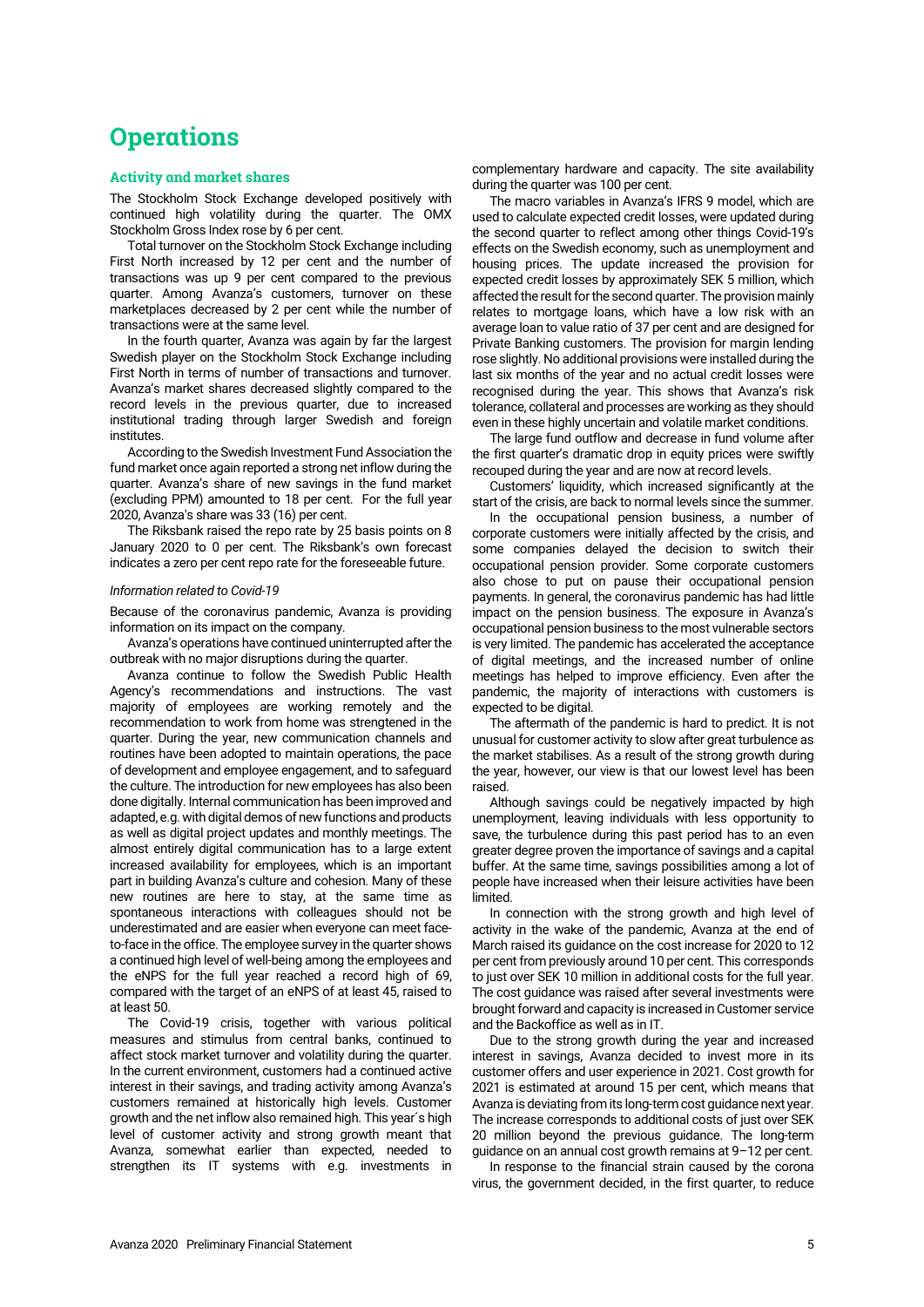social security contributions for up to 30 employees per company. Since Avanza has not and is not expected to be negatively impacted by the pandemic, the companies in the Avanza Group have not applied for reduced security contributions.

In light of Covid-19 and the economic uncertainty in society, the Swedish FSA has encouraged financial firms to be restrictive with dividends until September 2021. The recommendation is that total dividends and buybacks should not exceed 25 per cent of aggregate earnings for the financial years 2019 and 2020. Avanza's aggregate total comprehensive income after tax for the two years amount to SEK 1,945 million, and of this SEK 354 million, or 18 per cent, has already been distributed. Because of this, the Board of Directors is recommending that the Annual General Meeting approve a dividend of SEK 0.85 per share for the financial year 2020.

Due to the pandemic and to prevent further contagion, Avanza's Annual General Meeting 2021 will not be held as a physical meeting. For more information, see page 15.

Avanza's long-term strategies and targets remain unchanged.

# **Events during the fourth quarter**

Avanza is increasingly consumed through the apps, and improving the user experience and expanding functionality has been a focus area in recent years.

During the quarter, the apps added a new summary page to give customers a better overview of their performance and more easily find various functions. For example, there is now a performance graph for their entire account, where different time periods and benchmark indexes can be selected and where customers can see how multiple accounts have performed together. They can also change the name on, categorise and hide accounts directly in the summary page. In addition, there is expanded information on pension accounts and clearer shortcuts.

An important part of realising your dreams is using your money, and smarter and simpler withdrawal functions were launched in the apps.

New functions were also added for monthly savings in the apps, including a way to easily add new funds to existing savings. And it is now easier on the site to exchange funds with the help of a new function.

New stock pages were launched with expanded information on holdings, returns and history. Customers can also see which funds have the highest concentration in a stock and which the largest shareholdings are in the investment companies. Another new addition is a "flash" function, which makes it easier to view orders and check their status no matter where you are on the site.

Margin lending was given a new landing page with a better overview and expanded information. The credit meter was introduced to help customers track, redistribute or increase their loans. Mortgages were included in the account summary to give them a better overview. The external mortgage was expanded with a supplemental loan for those who want to invest in green home improvements. The supplemental loan is discounted by 0.20 percentage points. Also, digital signing was added for loan documents, making the application process fully digital. This makes it even simpler to transfer mortgages to Avanza and reduces lead times.

With inspiration from dating sites and to make it easier to find interesting new stocks, a new stock swiping function was launched in the apps. The function, where customers swipe right or left depending on whether they like a company or not, is designed as a fun and easy way to diversify savings based on brief company presentations and a number of key performance indicators.

During the quarter, Avanza launched its second actively managed fund, Avanza Småbolag by Skoglund. The key themes of this small-cap fund are sustainability, digitisation and transformation. It is one of the least expensive actively managed small-cap funds for individual investors on the market, with a total fee of approximately 1.30 per cent. The fund is available exclusively to Avanza's customers and had as of 31 December, five weeks after launch, reached assets under management of nearly SEK 1.3 billion, making it Avanza's most widely owned small-cap fund.

In keeping with tradition, "Your 2020 by the numbers" was launched. With this popular feature, customers can see how their holdings performed during the year in relation to the average Avanza customer, along with their geographical exposure and their best and worst performing securities and days of the year. New this year is a fund deep dive, with information for example on ESG scores.

Stock lending was introduced as an added service for customers with endowment insurance. In a stock loan, Avanza lends the shares to Morgan Stanley with the customer receiving 60 per cent of the return and Avanza 40 per cent. This is estimated to generate an extra SEK 15–20 million of income for Avanza in the programme's first year.

Satisfied customers are the most important target and in December Avanza won the Swedish Quality Index award for Sweden's most satisfied customers in the category savings for the eleventh year in a row. The survey also includes a Net Promotor Score (NPS), which shows customers' recommendation rate. Here as well, Avanza placed first with a score of 67, compared to an average of 10.

Avanza was named Bank of the Year by the business magazine Privata Affärer for the third year in a row. No other company has achieved this in the last 20 years. In the motivation, Avanza's innovative services were mentioned as well as the work with education and sustainability.

In Prospera's private banking survey for 2020, Avanza ranked fifth for the fourth consecutive year, in competition with companies that offer both advice and discretionary management. Avanza's digital services and competitive prices ranked highest of any company, and in terms of sustainable investments Avanza took second place, an improvement from sixth in the previous year. Avanza was number one in customer recommendation rate.

In Corporate Finance, Avanza served as a financial advisor in Estea Omsorgsfastigheter's IPO and subsequent share issue, joint bookrunner in Stenhus Fastigheter AB's listing, retail manager in Renewcell, Offentliga Hus and Fortinova's respective listings, and retail distributor in Fasadgruppen and Thunderful Group's respective listings.

Stabelo, which Avanza has had a holding in since 2017, finalised a new share issue, in connection with which Avanza reduced its holding to 19.8 per cent from 27.3 per cent.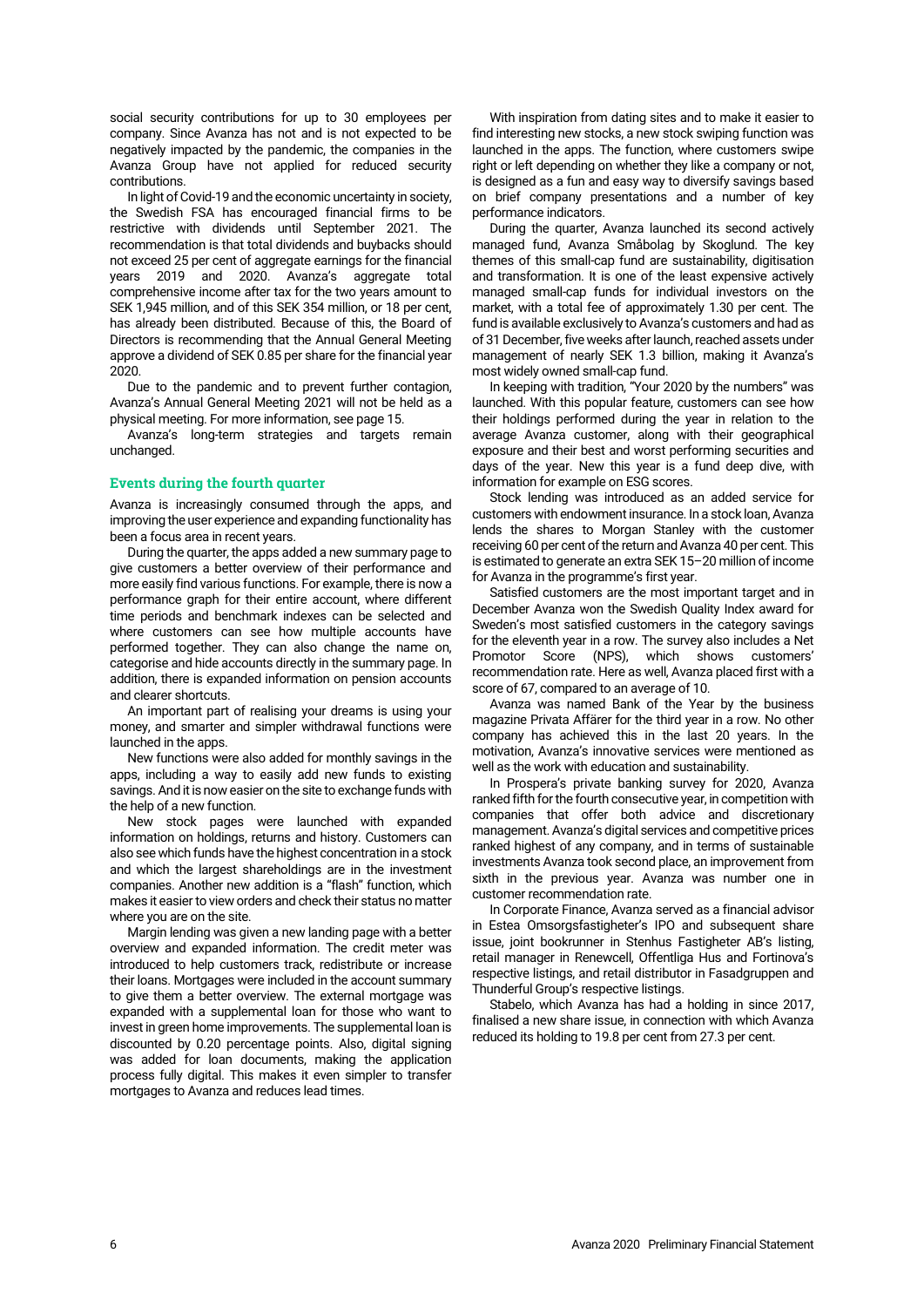### **Performance on targets 2020**

- Received Swedish Quality Index's reward for Sweden's most satisfied savings customers for the eleventh consecutive year.
- Employee Net Promotor Score of 69, which clearly exceeded the target of 45, demonstrates very high ambassadorship. The target is raised to an eNPS of at least 50.
- Achieved a market share of 19.4 per cent of the net inflow to the Swedish savings market in the period October 2019 – September 2020, to be compared with the long-term target of 15 per cent 2025.
- Achieved a market share of 5.4 per cent of the Swedish savings market, compared to the long-term target of close to 7 per cent 2025.
- Return on equity of 57 per cent, exceeding the target of between 25–30 per cent.
- The Board of Directors initially proposes a dividend of SEK 0.85 per share in light of the Swedish Financial Supervisory Authority's recommendation. This deviates from the policy to distribute at least 70 per cent. For more information, see page 15.
- Increased the share of capital in sustainable investments by reducing the ESG score from 22.57 to 21.67, according to sustainability information from Morningstar. The aim is as low a score as possible on a scale of 0–100. The target to increase the share of customers who save in sustainable alternatives is considered less relevant to sustainable development and has therefore been removed.
- Ranked highest in the Swedish financial industry in Kantar Sifo's reputation index. This shows the strong confidence in Avanza and is an indication of how Avanza is perceived from a sustainability perspective.
- Grew the customer base with a record number of new female customers, but did not reach the target of a share of 50 per cent since growth among men was even higher. The share of new female customers was 39 per cent.
- The share of women in Avanza's management and among managers with personnel responsibility was 47 per cent. The target is to achieve gender parity.
- Avanza's climate impact is presented in the Annual and Sustainability Report 2020.

# **Development of customers and savings capital**

Data on the Swedish savings market for the third quarter of 2020 were released in November. Avanza's share of net inflow to the Swedish savings market during the period October 2019–September 2020 was 19.4 per cent. Avanza's share of the Swedish savings market was 5.4 per cent at the end of the period.

Avanza's market share of premiums paid for non-collective agreement occupational pension insurance was 7.0 per cent during the period October 2019–September 2020 according to statistics from Insurance Sweden. This was an increase from 6.6 per cent during the corresponding period the previous year. The market share of the premium inflow for the entire life insurance market, i.e. including endowment insurance, was 10.9 per cent in the third quarter.

Customer growth remained strong in the fourth quarter, and 85,600 new customers were added. This was 8 per cent more than the previous quarter and 129 per cent more than the fourth quarter of 2019. The decrease in the number of Private Banking customers in the quarter is a result of a review where customers who did not qualify for the service were transferred to other benefit levels. The number of active trading customers in the Pro segment increased as a result of the highly volatile market conditions.During the year the number of occupational pension customers grew by 17 per cent. In total the number of customers grew by 303,900 during the year and the total number of customers at the end of the period was 1,280,300, an increase by 31 per cent.

The net inflow was 14 per cent higher than in the previous quarter and 174 per cent higher than the fourth quarter in 2019. The net inflow from existing customers accounted for 86 per cent in the quarter, compared to 61 per cent in the previous quarter. Recurring occupational pension premiums averaged SEK 248 million per month during the 12-month period, an increase of 10 per cent compared to 2019. One contributing factor is Avanza's digital transfer function, which makes it easier for those who want to consolidate their old occupational pensions with Avanza. The total net inflow in 2020 amounted to SEK 76.3 billion, an increase of 134 per cent compared to 2019.

Savings capital increased by 11 per cent during the quarter to a record-high SEK 571 billion, which corresponds to an increase of 40 per cent during the year. The increase during the quarter was mainly due to rising stock prices but also net inflow. At the end of the quarter, 26 per cent of customers' capital was invested in funds, 3 percentage points lower than the beginning of the year. Still, fund capital has increased by 26 per cent since the beginning of the year and by 13 per cent in the quarter. Net fund inflow was SEK 8.1 billion in the fourth quarter. Of the fund capital, 27 per cent was invested in Avanza's own funds. Monthly savings in funds by Avanza's customers is growing and at the end of the year amounted to SEK 730 million, an increase of 37 per cent compared to the previous year and more than doubbled in two years.

Customers' total deposits increased by 2 per cent during the quarter. Customers' liquidity, i.e. deposits as a share of savings capital, decreased from 15 to 14 per cent. Total deposits amounted to SEK 77.6 billion, of which SEK 27.7 billion related to external deposits.

Total lending increased by 10 per cent in the fourth quarter to SEK 29.9 billion. External mortgage volume through Stabelo amounted to SEK 13.6 billion at the end of the quarter. Internally financed mortgages for Private Banking customers was just over SEK 9.3 billion, up by 6 per cent. Margin lending increased by 11 per cent and was close to SEK 7 billion.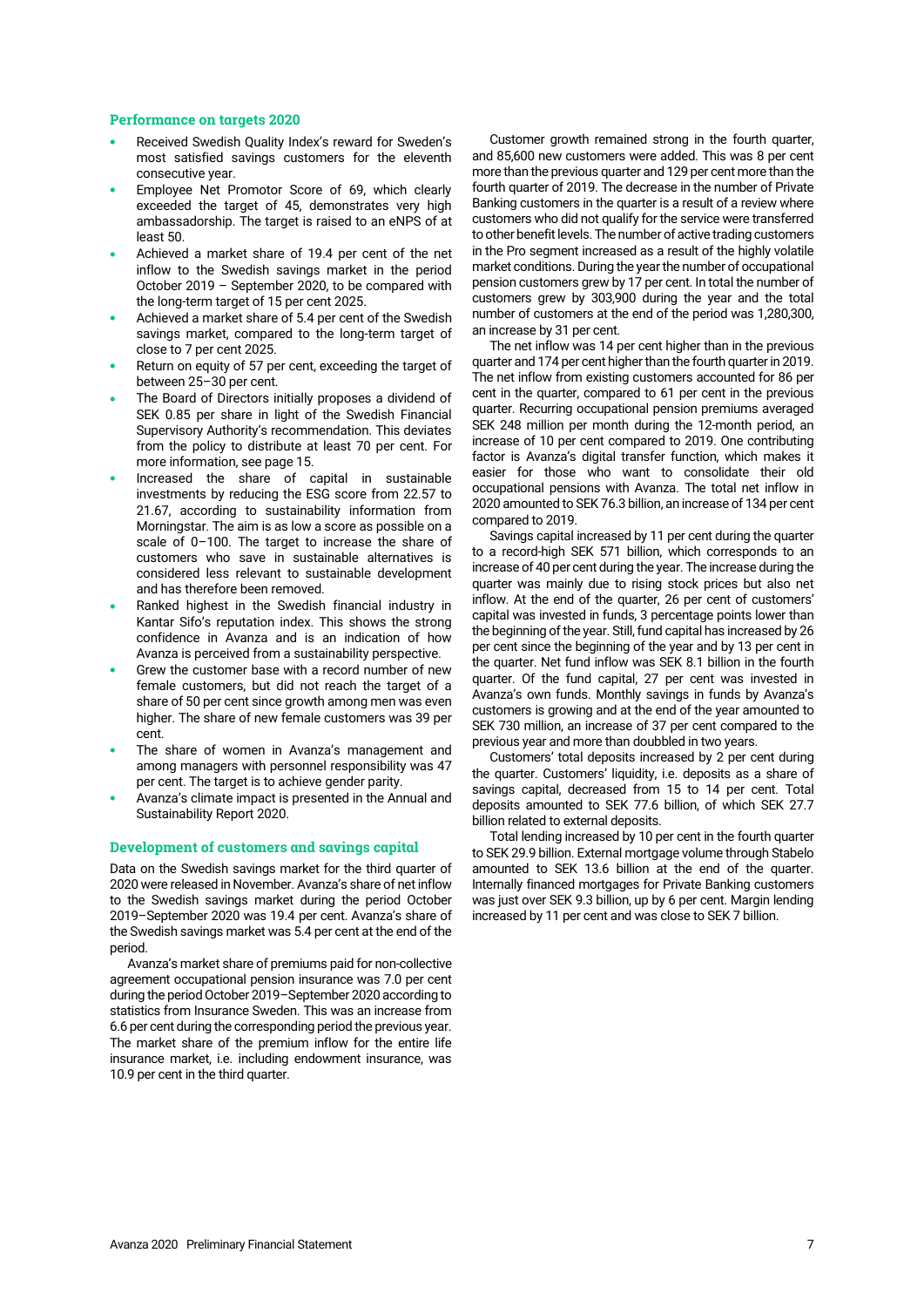|                                            | 2020    | 2020    | Change         | 2019    | Change                   | 2020      | 2019    | Change |
|--------------------------------------------|---------|---------|----------------|---------|--------------------------|-----------|---------|--------|
| <b>Activity and market shares</b>          | Q4      | Q3      | %              | Q4      | %                        | Jan-Dec   | Jan-Dec | %      |
| No. commission generating notes, thousands | 11,600  | 10,800  | $\overline{7}$ | 4,680   | 147                      | 40,800    | 17,500  | 133    |
| Commission generating turnover, SEK m      | 300,400 | 288,200 | 4              | 149,000 | 102                      | 1,148,800 | 557,800 | 106    |
|                                            |         |         |                |         |                          |           |         |        |
| Market shares                              |         |         |                |         |                          |           |         |        |
| Nasdag Stockholm and First North:          |         |         |                |         |                          |           |         |        |
| No. transactions, %                        | 18.3    | 19.9    | $-1.6$         | 14.5    | 3.8                      | 18.1      | 13.7    | 4.4    |
| Turnover, %                                | 8.4     | 9.6     | $-1.2$         | 6.0     | 2.4                      | 8.5       | 5.4     | 3.1    |
|                                            | 2020    | 2020    | Change         | 2019    | Change                   | 2020      | 2019    | Change |
| Net inflow, SEK m                          | Q4      | Q3      | %              | Q4      | %                        | Jan-Dec   | Jan-Dec | %      |
|                                            |         |         |                |         |                          |           |         |        |
| Standard                                   | 17,540  | 13,730  | 27             | 7,970   | 120                      | 63,740    | 31,090  | 105    |
| <b>Private Banking</b>                     | 1,180   | 2,130   | $-45$          | $-950$  | $-224$                   | 12,000    | 1,700   | 607    |
| Pro                                        | $-20$   | 440     | $-104$         | $-200$  | $\overline{\phantom{m}}$ | 560       | $-190$  |        |
| <b>Net inflow</b>                          | 18,700  | 16,300  | 14             | 6,820   | 174                      | 76,300    | 32,600  | 134    |
|                                            |         |         |                |         |                          |           |         |        |
| Equity & investment fund accounts          | 2,630   | 1,520   | 65             | 590     | 344                      | 12,390    | 4,050   | 205    |
| Investment savings accounts                | 11,600  | 11,000  | 6              | 4,860   | 138                      | 44,800    | 18,100  | 147    |
| Savings accounts                           | 1,900   | 90      | 2,080          | 610     | 214                      | 4,910     | 3,430   | 43     |
| of which external deposit accounts         | 1,890   | 170     | 1.018          | 520     | 262                      | 4.960     | 3,450   | 44     |
| Pension- & insurance-based accounts        | 2,570   | 3,690   | $-30$          | 760     | 237                      | 14,200    | 7,020   | 103    |
| of which endowment insurance               | 1,450   | 2,620   | $-45$          | $-270$  | $-635$                   | 9.800     | 3,380   | 190    |
| of which occupational pensions             | 1,130   | 1,010   | 11             | 940     | 20                       | 4,290     | 3,500   | 23     |
| <b>Net inflow</b>                          | 18,700  | 16,300  | 14             | 6,820   | 174                      | 76,300    | 32,600  | 134    |

*For definitions see page 27.*

| No. customers, savings capital and lending,   |            |            | Change         |            | Change |
|-----------------------------------------------|------------|------------|----------------|------------|--------|
| SEK m (unless otherwise stated)               | 31-12-2020 | 30-09-2020 | %              | 31-12-2019 | %      |
| Standard, No.                                 | 1,252,460  | 1,165,810  | $\overline{7}$ | 947,920    | 32     |
| Private Banking, No.                          | 25,000     | 26,400     | $-5$           | 26,500     | $-6$   |
| Pro, No.                                      | 2,840      | 2,490      | 14             | 1,980      | 43     |
| No. of customers                              | 1,280,300  | 1,194,700  | $\overline{7}$ | 976,400    | 31     |
| of which occupational pension customers, No.  | 107,900    | 104,000    | $\sqrt{4}$     | 92,600     | 17     |
| Standard                                      | 327.700    | 294.000    | 11             | 228.200    | 44     |
| Private Banking                               | 221,300    | 200,800    | 10             | 164,500    | 35     |
| Pro                                           | 21,500     | 19,400     | 11             | 15,000     | 43     |
| Savings capital                               | 570,500    | 514,200    | 11             | 407,700    | 40     |
|                                               |            |            |                |            |        |
| Equity & investment fund accounts             | 150,000    | 139,300    | 8              | 121,100    | 24     |
| Investment savings accounts                   | 229,300    | 199,900    | 15             | 141,100    | 63     |
| Savings accounts                              | 28,600     | 26,500     | 8              | 23,400     | 22     |
| of which external deposit accounts            | 27,700     | 25,700     | 8              | 22,500     | 23     |
| Pension- & insurance-based accounts           | 162,600    | 148,500    | 9              | 122,100    | 33     |
| of which endowment insurance                  | 113,400    | 102.900    | 10             | 82,000     | 38     |
| of which occupational pensions                | 34.200     | 31,300     | 9              | 26.700     | 28     |
| <b>Savings capital</b>                        | 570,500    | 514,200    | 11             | 407,700    | 40     |
| Equities, bonds, derivatives, etc.            | 342.000    | 304.500    | 12             | 225.000    | 52     |
| Investment funds                              | 150,900    | 133,700    | 13             | 119,900    | 26     |
| <b>Deposits</b>                               | 77,600     | 76,000     | $\overline{2}$ | 62,800     | 24     |
| of which external deposits (Savings account+) | 27,700     | 25,700     | 8              | 22,500     | 23     |
| Savings capital                               | 570,500    | 514,200    | 11             | 407,700    | 40     |
|                                               |            |            |                |            |        |
| Internally financed lending                   | 16.300     | 15.100     | 8              | 13,100     | 24     |
| of which margin lending                       | 6,970      | 6,280      | 11             | 5,160      | 35     |
| of which mortgages (Superbolånet PB)          | 9,320      | 8,830      | 6              | 7,950      | 17     |
| External mortgages (Bolån+)                   | 13,600     | 12,200     | 11             | 9,840      | 38     |
| Lending                                       | 29,900     | 27,300     | 10             | 23,000     | 30     |
| Deposits/Savings capital, %                   | 14         | 15         | $-1$           | 15         | $-1$   |
| Return, average account since 1 Jan, %        | 19         | 11         | 8              | 24         | $-5$   |
| OMX Stockholm GI since 1 Jan. %               | 15         | 8          | 7              | 35         | $-20$  |

*For definitions see page 27.*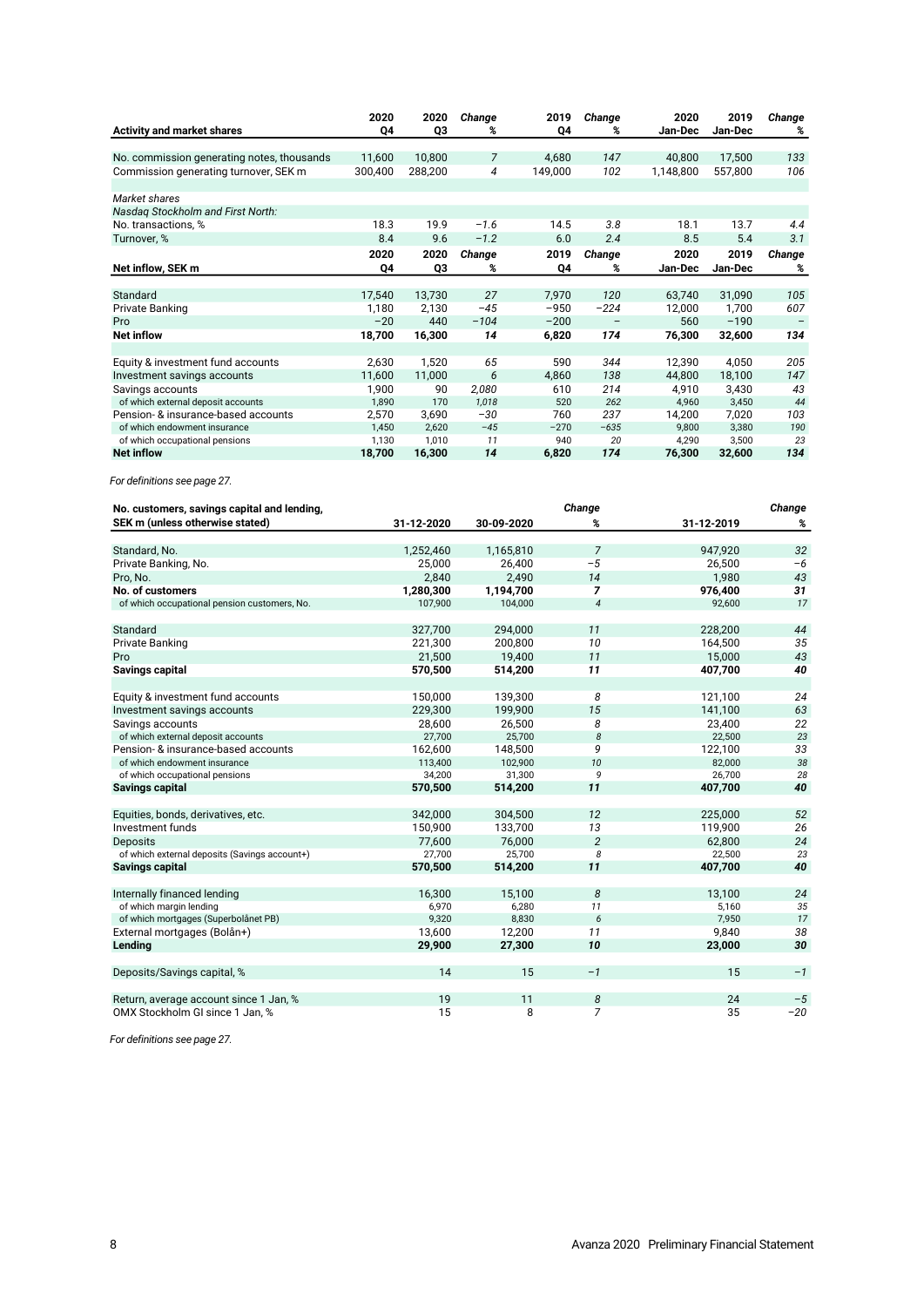# **Financial overview**

|                                                                                                       | 2020         | 2020       | Change                   | 2019       | Change                   | 2020       | 2019        | Change                   |
|-------------------------------------------------------------------------------------------------------|--------------|------------|--------------------------|------------|--------------------------|------------|-------------|--------------------------|
|                                                                                                       | Q4           | Q3         | %                        | Q4         | %                        | Jan-Dec    | Jan-Dec     | %                        |
| Income Statement, SEK m                                                                               |              |            |                          |            |                          |            |             |                          |
|                                                                                                       |              |            |                          |            |                          |            |             |                          |
| Net brokerage income                                                                                  | 291          | 283        | 3                        | 123        | 137                      | 1,102      | 466         | 137                      |
| Fund commissions                                                                                      | 125          | 109        | 14                       | 91         | 36                       | 418        | 332         | 26                       |
| Net interest income                                                                                   | 73           | 74         | $-1$                     | 48         | 50                       | 283        | 165         | 71                       |
| Other income'                                                                                         | 217          | 110        | 97                       | 66         | 230                      | 545        | 230         | 137                      |
| <b>Operating income</b>                                                                               | 706          | 575        | 23                       | 329        | 115                      | 2,349      | 1,193       | 97                       |
| Personnel                                                                                             | $-135$       | $-103$     | 31                       | $-115$     | 18                       | $-469$     | $-414$      | 13                       |
| Marketing                                                                                             | $-5$         | $-7$       | $-29$                    | $-3$       | 80                       | $-22$      | $-19$       | 17                       |
| Depreciation                                                                                          | $-34$        | $-19$      | 78                       | $-22$      | 53                       | $-84$      | $-63$       | 33                       |
| Other expenses                                                                                        | $-48$        | $-49$      | $-2$                     | $-48$      | 0                        | $-188$     | $-169$      | 11                       |
| Operating expenses before credit losses                                                               | $-221$       | $-177$     | 25                       | $-187$     | 18                       | $-763$     | -666        | 15                       |
| <b>Profit before credit losses</b>                                                                    | 485          | 398        | 22                       | 142        | 242                      | 1,586      | 528         | 200                      |
| Credit losses, net                                                                                    | $\mathbf{1}$ | 0          | $\overline{\phantom{m}}$ | 0          |                          | $-4$       | $\mathbf 0$ |                          |
| Profit/loss from participations in associated                                                         |              | $-1$       | $-100$                   | $-2$       | $-100$                   | $-6$       | $-8$        | $-29$                    |
| companies                                                                                             |              |            |                          |            |                          |            |             |                          |
| <b>Operating profit</b>                                                                               | 486          | 396        | 23                       | 140        | 247                      | 1,576      | 520         | 203                      |
| Tax on profit for the period                                                                          | $-68$        | $-65$      | $\overline{4}$           | $-19$      | 257                      | $-242$     | $-73$       | 231                      |
| <b>Net profit</b>                                                                                     | 418          | 331        | 26                       | 121        | 245                      | 1,335      | 447         | 199                      |
| <b>Key ratios</b>                                                                                     |              |            |                          |            |                          |            |             |                          |
| Operating margin, %                                                                                   | 69           | 69         | 0                        | 43         | 26                       | 67         | 44          | 24                       |
| Profit margin, %                                                                                      | 59           | 58         | $\overline{2}$           | 37         | 22                       | 57         | 37          | 19                       |
|                                                                                                       | 2.70         | 2.15       | 26                       | 0.79       | 243                      | 8.66       | 2.94        | 195                      |
| Earnings per share before dilution, SEK                                                               |              |            |                          |            |                          |            |             |                          |
| Earnings per share after dilution, SEK                                                                | 2.66<br>58   | 2.12<br>55 | 25<br>$\overline{2}$     | 0.79<br>26 | 238<br>32                | 8.58<br>57 | 2.94<br>27  | 192<br>30                |
| Return on shareholders' equity, %<br>Return on assets, %                                              | 0.8          | 0.7        | 0.1                      | 0.3        | 0.5                      | 0.8        | 0.3         | 0.4                      |
| Credit loss level, %                                                                                  | 0.00         | $-0.00$    | 0.00                     | 0.00       | $\overline{\phantom{0}}$ | $-0.03$    | 0.00        | $-0.03$                  |
|                                                                                                       |              |            |                          |            |                          |            |             |                          |
| Investments, SEK m                                                                                    | 17           | 13         | 37                       | 5          | 272                      | 63         | 10          | 551                      |
|                                                                                                       | 41           | 49         | 0                        | 37         | $\overline{4}$           | 47         | 39          | 8                        |
| Net brokerage income/Operating income, %                                                              | 18           | 19         | $-1$                     | 28         | $-10$                    | 18         | 28          | $-10$                    |
| Fund commissions/Operating income, %                                                                  | 10           | 13         | $-3$                     | 15         | $-4$                     | 12         | 14          | $-2$                     |
| Net interest income/Operating income, % <sup>1</sup><br>Other income/Operating income, % <sup>1</sup> | 31           | 19         | 12                       | 20         | 11                       | 23         | 19          | $\overline{4}$           |
|                                                                                                       |              |            |                          |            |                          |            |             |                          |
| Income to savings capital ratio, %                                                                    | 0.52         | 0.48       | 0.04                     | 0.34       | 0.19                     | 0.51       | 0.34        | 0.17                     |
| Costs to savings capital ratio, %                                                                     | 0.16         | 0.15       | 0.02                     | 0.19       | $-0.03$                  | 0.17       | 0.19        | $-0.02$                  |
|                                                                                                       |              |            |                          |            |                          |            |             |                          |
| Income per customer, SEK                                                                              | 2,280        | 1,990      | 15                       | 1,370      | 66                       | 2,090      | 1,320       | 58                       |
| Costs per customer, SEK                                                                               | $-710$       | $-610$     | 16                       | $-780$     | $-9$                     | $-680$     | $-740$      | $-8$                     |
| Net brokerage income per trading day, SEK m                                                           | 4.7          | 4.3        | 9                        | 2.0        | 133                      | 4.4        | 1.9         | 135                      |
| Brokerage/Turnover, %                                                                                 | 0.113        | 0.114      | $-0.001$                 | 0.098      | 15                       | 0.111      | 0.100       | 0.011                    |
| No. trading days                                                                                      | 62.5         | 66.0       | $-5$                     | 61.5       | $\overline{2}$           | 250.0      | 248.0       | $\mathbf{1}$             |
|                                                                                                       |              |            |                          |            |                          |            |             |                          |
| Average no. employees                                                                                 | 506          | 487        | $\overline{4}$           | 444        | 14                       | 478        | 429         | 11                       |
| Web service operational availability, %                                                               | 100.0        | 99.8       | 0.2                      | 99.9       | 0.1                      | 99.9       | 99.9        | $\overline{\phantom{0}}$ |

*1) Income related to Savings account+ has been transferred from Net interest income to Other commission income. Historical figures have been adjusted.*

|                                                 |            |            | Change |            | Change |
|-------------------------------------------------|------------|------------|--------|------------|--------|
| <b>Kev ratios</b>                               | 31-12-2020 | 30-09-2020 | %      | 31-12-2019 | %      |
| Shareholders' equity per share before dil., SEK | 20.47      | 16.88      | 21     | 12.65      | 62     |
| Own funds/Capital requirement                   | 1.74       | 1.45       | 20     | 1.30       | 34     |
| No. employees                                   | 510        | 502        |        | 445        | 15     |
| Share price, SEK                                | 233.00     | 175.80     | 33     | 97.80      | 138    |
| Market capitalisation, SEK m                    | 36.100     | 27.200     | 33     | 15.000     | 141    |

*For definitions see page 27.*

*Extended financial history is available at Avanza's website, avanza.se/keydata.*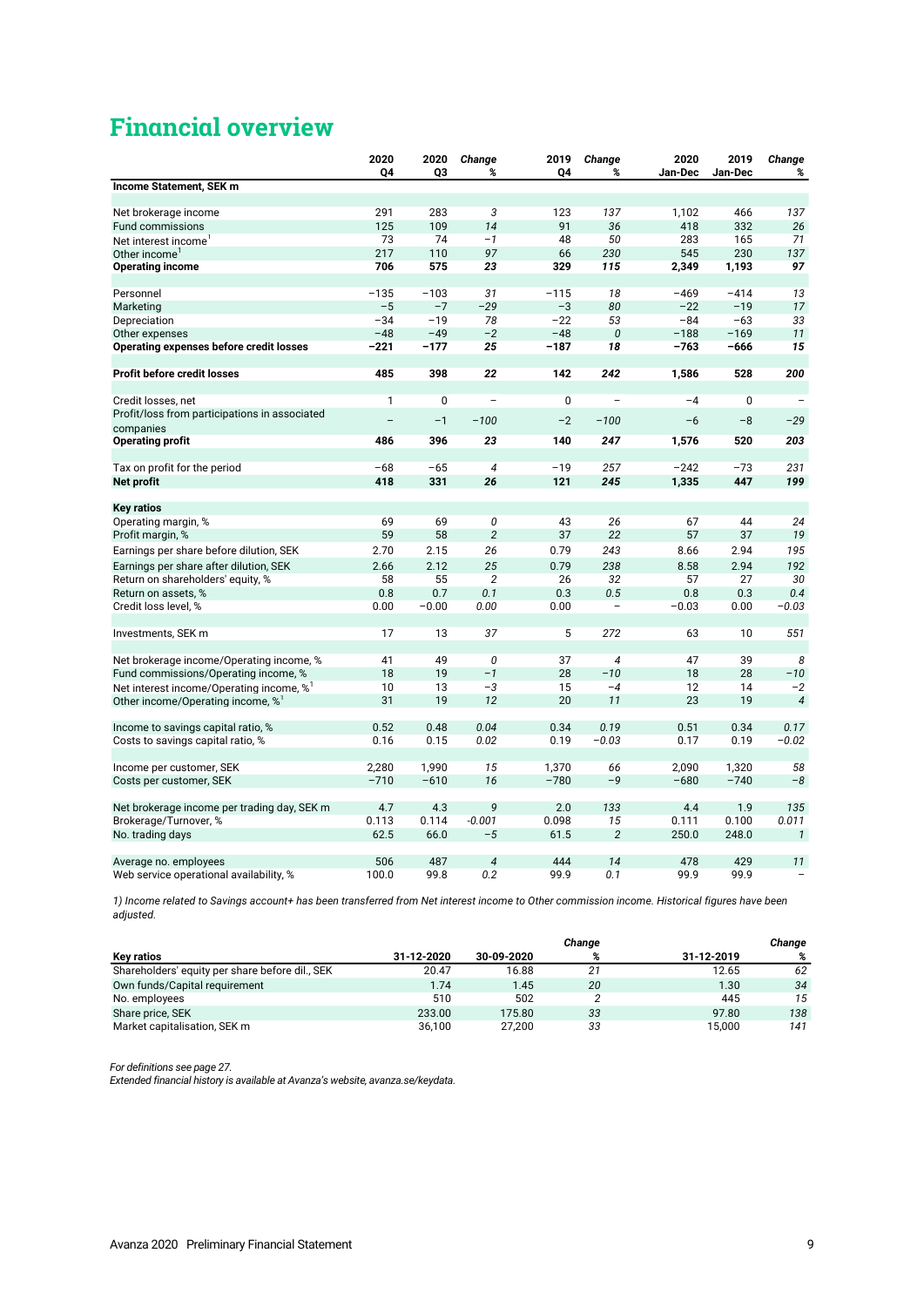# **Fourth quarter compared to the previous quarter**

Operating profit for the fourth quarter increased by 23 per cent compared to the previous quarter, mainly as a result of higher revenues. Excluding the result related to the sale of shares in Stabelo, the revenues increased by 12 per cent. The operating margin was unchanged at 69 per cent (69) and the return on equity was 58 per cent. When Avanza reduced its holding in Stabelo, such that it is no longer considered an associated company, the remaining shareholding was revalued with SEK 144 million, which contributed to the total comprehensive income after tax of SEK 557 million.

### *Revenues*

Total operating income increased by 23 per cent compared to the previous quarter. Mainly, other income increased, but fund commission and net brokerage income rose as well. Other income includes higher net result of financial transactions associated with the reduced holding in Stabelo.

Net brokerage income increased by 3 per cent, despite 3.5 fewer trading days in the quarter. The commission-generating turnover increased by 4 per cent and the number of commission-generating notes were up by 7 per cent. Both turnover per note and brokerage income per SEK of turnover decreased slightly. The brokerage income per SEK of turnover decreased to 11.3 basis points, a result of a larger share of the brokerage income generated by Private Banking customers. The number of commission-generating customers increased by 13 per cent compared to the third quarter.

Fund commissions increased by 14 per cent, mainly due to higher average fund capital. The fund capital increased by 13 per cent during the period. The net inflow amounted to SEK 8.1 billion. The share of index and fixed income funds decreased slightly and income per SEK of fund capital increased to 0.36 per cent (0.35).

Net interest income decreased by 1 per cent, mainly due to lower returns on surplus liquidity as a result of lower average STIBOR (3M). The average STIBOR (3M) was 8 basis points lower than the third quarter. Together the resolution fee and the state deposit guarantee fee amounted to SEK 8 million (7). The higher lending volumes, mainly the margin lending contributed positively. The subordinated loan, which has affected net interest income negatively with just under SEK 1 million per quarter, was redeemed early in December.

Other income increased by 97 per cent. This normally consists mainly of currency-related income, income from Avanza Markets and Corporate Finance, but due to the sale of the Stabelo shares in the quarter, the net result of financial transactions increased by SEK 63 million. The increase is attributable to a capital gain of SEK 39 million and reversals of a previous share revaluation of SEK 10 million and previous accumulated losses of SEK 14 million. In addition, other income increased mainly as a result of higher currency-related income and higher income from Corporate Finance. Currencyrelated income increased to SEK 114 million (88) as a result of increased trading in foreign equities. During the quarter, equity trading in foreign markets by Avanza's customers accounted for 22.6 per cent (15.9) of transactions and 17.5 per cent (13.3) of turnover. Trading volumes in foreign funds increased to 9.3 per cent (8.9) while the share of fund trades remained at 8.1 per cent. Corporate Finance income increased to SEK 17 million (3) and the income from Avanza Markets amounted to SEK 23 million (24). Other commission expenses increased mainly due to higher costs for payment service commissions, which is a result of increased customer activity.

#### *Operating expenses*

Operating expenses increased by 25 per cent, primarily as a result of higher personnel cost which are seasonally low during the third quarter. Depreciation increased as a result of a one-off write-down of SEK 16 million, which was communicated in December. The write-down refers to rental costs for the entire remaining rental period on Vasagatan, which has not yet been sublet. The write-down is not included in the cost guidance for 2020. Marketing cost decreased following the third quarters additional brand building advertisement. Other expenses decreased slightly.

### *Credit losses*

Reported credit losses are attributable to calculations of expected credit losses according to IFRS 9.

### *Result from participations in associated companies*

During the fourth quarter of 2020 Stabelo completed a new share issue with a market valuation of SEK 1.2 billion (pre money). With the new share issue, Avanza reduced its holding in Stabelo to 19.8% of outstanding shares, from the previous 27.3%. After the reduced ownership, Stabelo is classified as a shareholding and thus no longer as an associated company of Avanza. As a result, in the future Avanza will value the holding at fair value via other comprehensive income.

The share sale generated a capital gain of SEK 39 million. Aside from the capital gain, income was positively affected in the quarter by a previous share revaluation of SEK 10 million which was reversed to the result via other comprehensive income, together with accumulated losses of SEK 14 million. The book value of Avanza's remaining shares in Stabelo amounts to SEK 237 million, which resulted in a revaluation of the remaining shares of SEK 144 million via other comprehensive income. See also page 16.

# *Taxes*

During the quarter, the corporate tax rate decreased to 14.0 (16.5) per cent. This is because the gain on the reduced holding in Stabelo is tax exempt, since it is considered a holding for business purposes.

### *Investments*

The investments in the fourth quarter relates to IT equipment and to a project that was initiated to replace the backoffice system. The new system will enable Avanza to use smarter technology and solutions in order to increase efficiency while at the same time improving scalability and conditions for product development. The estimated total cost for replacing the backoffice system during 2020 and 2021 amounts to between SEK 80–100 million and will thereafter be depreciated over 5-10 years.

### **Full year 2020 compared to full year 2019**

Operating profit increased by 203 per cent compared to 2019. Operating income nearly doubled, while operating expenses rose by 11.6 per cent, excluding the extraordinary relocation costs.

The operating margin increased to 67 from 44 per cent.

In connection with Avanza's reduced holding in Stabelo, which is no longer treated as an associated company, the remaining shareholding was revaluated with SEK 144 million, which contributed to total comprehensive income after tax of SEK 1,483 million.

The return on equity amounted to 57 per cent.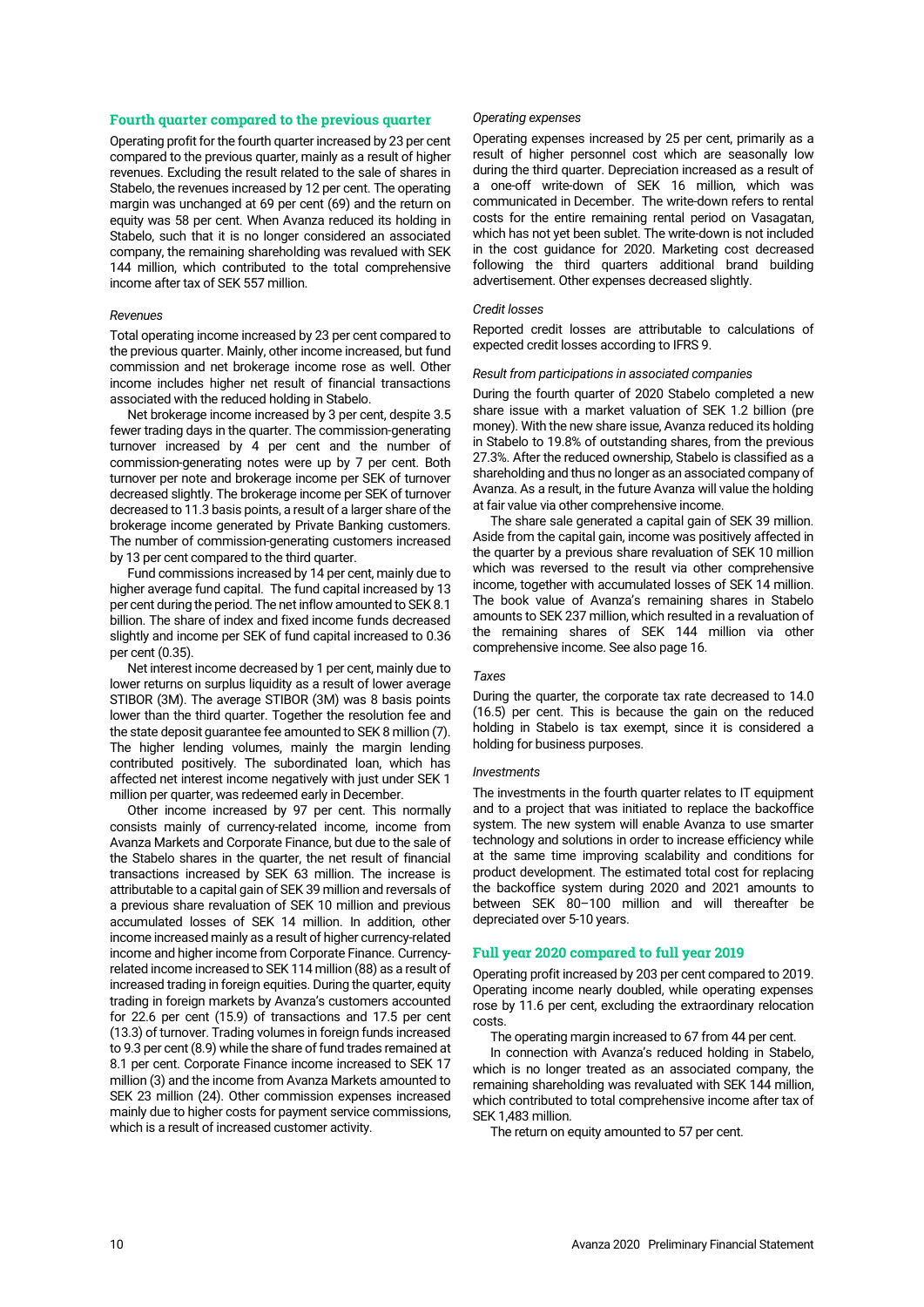### *Revenues*

Revenues increased by 97 per cent compared to 2019, mainly due to higher net brokerage income but also higher other income, even though all revenue lines improved significantly.

Net brokerage income increased by 137 per cent, as a result of increased customer activity and a larger customer base. The number of commission-generating customers was 76 per cent higher at the end of 2020 compared to 2019. The commission-generating notes increased by 133 per cent and the commission-generating turnover was up by 106 per cent. Brokerage income per SEK of turnover increased from 10.0 to 11.1 basis points. This is a result of an increased share of brokerage income generated in lower brokerage fee classes, in line with the strong customer growth. The share of brokerage income generated in the Private Banking and Pro customer segments during 2020 accounted for 20 per cent of income, compared to 26 per cent in 2019.

Fund commissions increased by 26 per cent to due to higher average fund capital. Fund capital was 26 per cent higher at the end of 2020 compared to 2019. The net inflow to funds during 2020 amounted to SEK 15.4 billion. Income per SEK of fund capital increased to 0.35 from 0.34 per cent. The share of index funds decreased by 3 per cent during the year.

Net interest income increased by 71 per cent, mainly due to increased income from lending and improved return on surplus liquidity. The repo rate was raised by 25 basis points on 8 January 2020 to 0 per cent. In connection with the repo rate hike in January, the interest rates on margin lending and Private Banking mortgages were raised by 25 and 20 basis points respectively. The internally financed lending volume increased by 24 per cent during the year. The average STIBOR (3M) was 13 basis points higher than last year which affected the return on surplus liquidity positively. The bond portfolio is managed with an average interest duration of 3 months linked to STIBOR. All else being equal, without taking changes in customer behaviour into account, a 1 percentage point change in the repo rate with today's volumes would affect full-year net interest income by around SEK 400 million. The effect is smaller on the downside than the upside because of the interest rate floor on Private Banking mortgages of -20 basis points against the repo rate. However, the Riksbank's own forecast indicates a zero per cent repo rate for the foreseeable future. The deposit guarantee fee and resolution fee decreased to SEK 30 million (34). The percentage rate used to calculate the resolution fee was reduced in 2020 from 0.09 per cent to 0.05 per cent, which was somewhat counteracted by the higher volumes.

Other income increased by 137 per cent, mainly due to significantly higher currency-related income, which amounted to SEK 355 million (125). Income from Avanza Markets was also significantly higher and amounted to SEK 103 million (76). Income from Corporate Finance increased to SEK 37 million (27). Other income also includes the net result of financial transactions, which was positively affected by SEK 63 million by the sale of shares in Stabelo in October 2020. These SEK 63 million consist of a capital gain of SEK 39 million as well as reversals of a previous share revaluation of SEK 10 million and accumulated losses of SEK 14 million, since Stabelo is no longer classified as an associated company to Avanza. Other commission expenses increased, mainly due to higher payment service commissions which was a result of increased customer activity. Since the beginning of the year, Stabelo has taken over administrative costs for external mortgages, which has reduced other commission expenses. Distribution compensation was only marginally affected by this.

### *Operating expenses*

Operating expenses increased by 15 per cent. Excluding extraordinary relocation costs, expenses increased by 11.6 per cent, in line with earlier guidance. This includes neither the write-down of leased asset of SEK 8.3 million for 2019 and SEK 16 million for 2020 nor the extraordinary costs associated with the relocation of SEK 13 million for 2020. The cost increase is mainly due to higher personnel costs but also increased other expenses. Personnel costs increased due to more employees, mainly to expand development capacity. Other expenses increased mainly due to higher costs for IT and premises as well as share price information. Marketing costs were slightly higher. Depreciation increased due to a new lease and thus higher depreciation of leasedassets as well as IT investments. Depreciation includes the write-down of SEK 16 million for the remaining rent on the office on Vasagatan, which has not yet been sublet.

The cost increase for 2021 is estimated at around 15 per cent, as communicated in December. The cost increase for 2021 corresponds to slightly over SEK 110 million, up just over SEK 20 million compared to the previous guidance of an increase of not more than 12 per cent. The cost increase is to accommodate the very strong growth as well as the increased interest in savings and will be invested in customer offers and an improved user experience. The long-term guidance for annual cost increase remains at 9–12 percent.

The long-term annual cost increase will give Avanza the opportunity to responsibly and cost-effectively respond to new growth opportunities through further innovations and thereby maintain a leading position for the benefit of both customers and shareholders.

The cost to savings capital ratio decreased by 2 basis points to 0.17 per cent, while the income to savings capital ratio rose by 17 basis points during the year. This demonstrates the scalability of Avanza's business model. In recent years, the long-term aim has been to cut the cost to savings capital ratio to 0.16 per cent. Given continued strong growth and efficiency improvements, there is potential to cut it slightly further, although this could fluctuate depending on market developments and the value of the savings capital. High cost efficiency makes Avanza resilient in various market conditions, at the same time that it provides an important competitive advantage.

### *Credit losses*

Reported credit losses are attributable to calculations of expected credit losses according to IFRS 9. The macro variables in Avanza's IFRS 9 model were updated in the second quarter of 2020. This resulted in a higher provision for expected credit losses. No actual credit losses were recognised in 2020.

### *Taxes*

The tax rate during the year increased to 15.3 per cent (14.1) as a higher share of revenues was generated in the bank, where the ordinary corporate tax rate applies, in contrast with the insurance company, where most revenues are taxed according to the laws for life insurance companies. The Swedish corporate tax rate is 21.4 per cent. A tax cut to 20.6 per cent will take effect in 2021.

### **Seasonal effects**

Avanza has no major seasonal variations, except from the third quarter which is characterised by lower personnel costs, due to employees' summer vacation, and also seasonally low Corporate Finance activity. The company's financial results are rather impacted by cyclical market factors such as stock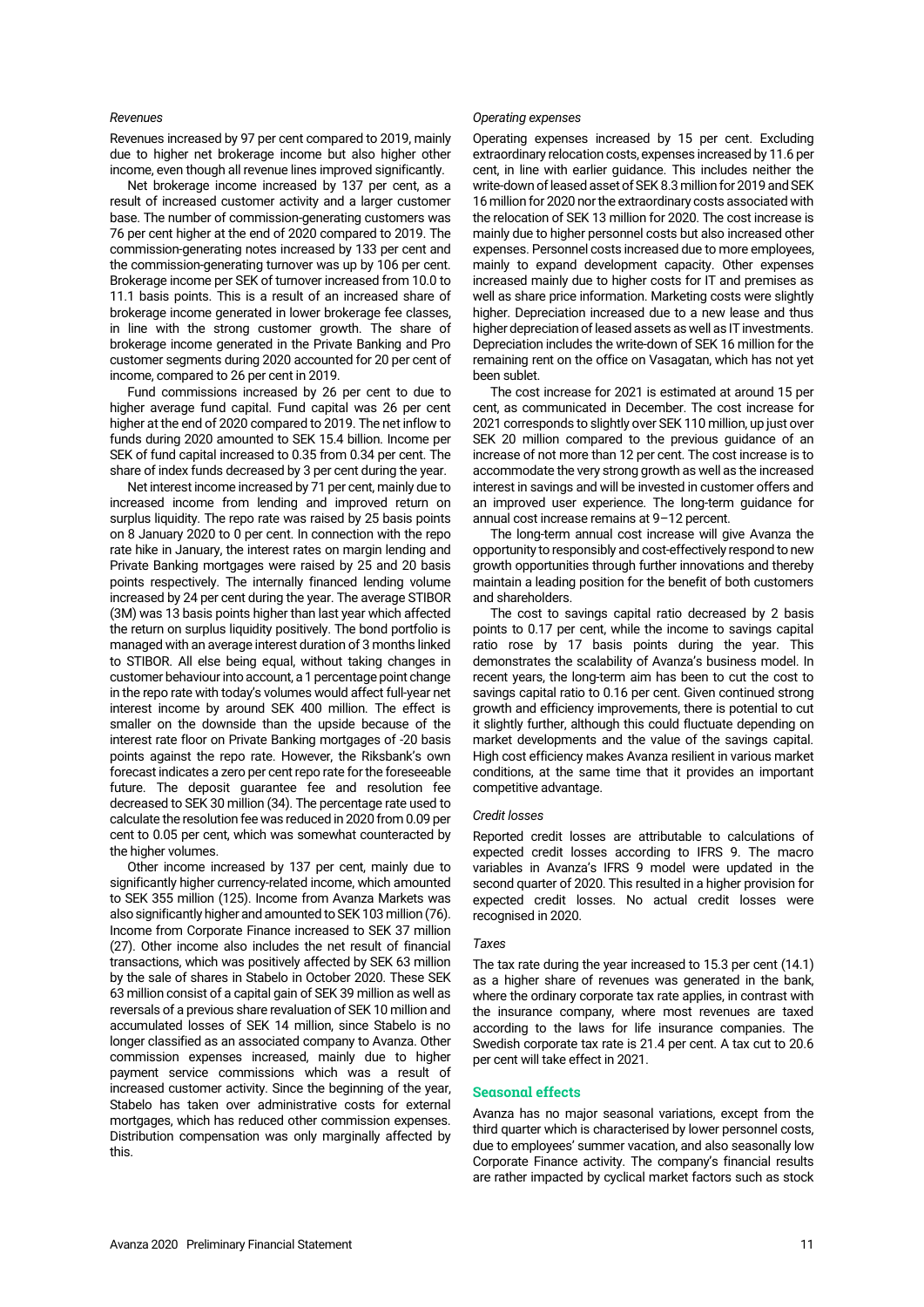market development, volatility and the repo rate. Customer growth and net inflow are normally higher at the beginning of the year.

# **Future outlook**

The Swedish financial market is becoming highly digitised, which is making it easier for customers to switch banks, at the same time that mobile usage has increased customer activity. Transparency has increased, as has the understanding of the impact that fees have on savings in a low interest rate environment. Customers today also have more rights when it comes to data portability, i.e. the right to receive their data in a format that can be shared with other companies. This is often called Open Banking. Because of this, the banking market is fragmenting with new competition, which is increasing the importance of customer satisfaction as well as a strong brand and innovation. Avanza operates in an industry built on trust. As customers spread their personal finances between multiple companies, there is also a growing need for a better overview.

Demographic trends and the increasing financial burden being placed on the working population, as well as the gradual deterioration of the public and collective pension and welfare systems, are raising the importance of individual savings. Here the stricter loan to value requirements for mortgage loans have also focused attention on the need for savings. In pension savings, a new law to improve transfer rights for occupational pensions is expected to positively contribute to Avanza's business. The new law will limit the fees charged on transfers and make it easier for savers to transfer their policies to less expensive alternatives. Education is still needed, however, to increase awareness in the population.

The UN's Sustainable Development Goals have brought to the forefront the financial industry's opportunities to positively impact climate change. There has also been talk about climate risks: how a company's products or services could be affected by climate change and how profitability is affected by stricter regulations and climate laws. ESG screening your savings will become an important economic issue when corporate profits are affected by stricter regulations and climate laws. By educating, inspiring and making it easier for customers to find sustainable choices, Avanza can contribute to the Sustainable Development Goals and at the same time provide savings options that are well-suited for the times we live in.

These trends and changes are expected to continue to drive development in the future regarding digitisation, customer offers and digital decision support, and provide a favorable growth climate for Avanza. Avanza's growth objectives include attracting broader target groups – experienced and established investors as well as new ones – and attracting a larger proportion of existing customer's savings by offering new products and services. Avanza's modern platform, high user experience, low prices and broad range of products and services provide ample opportunity to meet savers' changing needs and habits. Growth among new customers is expected to increase the share of fund savings at Avanza, which, together with the growth objectives in pensions and mortgages, reduce sensitivity to market fluctuations.

Also read the section about Covid-19 and its effects on Avanza's operations on page 5of this report. More information about the long-term trends can be found in Avanza's Annual Report at [www.avanza.se/ir.](https://www.avanza.se/ir)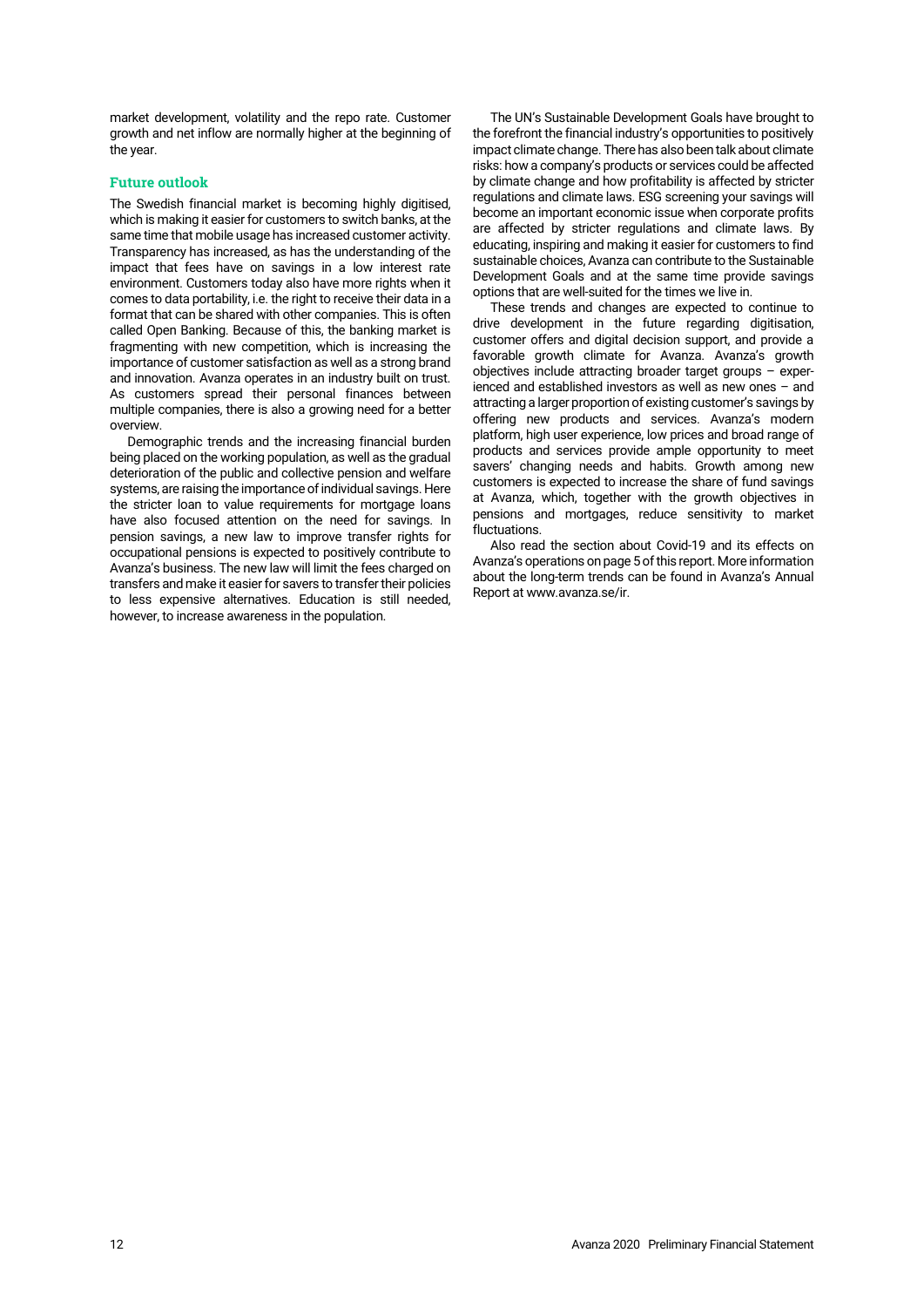### **Quarterly overview**

| <b>Quarterly overview (SEK m unless</b>        |              |           |           |           |              |              |                |         |         |
|------------------------------------------------|--------------|-----------|-----------|-----------|--------------|--------------|----------------|---------|---------|
| otherwise stated)                              | 04-2020      | Q3-2020   | Q2-2020   | Q1-2020   | Q4-2019      | Q3-2019      | Q2-2019        | Q1-2019 | 04-2018 |
|                                                |              |           |           |           |              |              |                |         |         |
| Net brokerage income                           | 291          | 283       | 260       | 268       | 123          | 126          | 105            | 112     | 111     |
| <b>Fund commissions</b>                        | 125          | 109       | 88        | 96        | 91           | 86           | 83             | 72      | 74      |
| Net interest income <sup>1</sup>               | 73           | 74        | 73        | 64        | 48           | 45           | 42             | 30      | 21      |
| Other income <sup>1</sup>                      | 217          | 110       | 104       | 114       | 66           | 56           | 55             | 53      | 61      |
| <b>Operating income</b>                        | 706          | 575       | 526       | 542       | 329          | 313          | 284            | 268     | 267     |
|                                                |              |           |           |           |              |              |                |         |         |
| Personnel                                      | $-135$       | $-103$    | $-120$    | $-111$    | $-115$       | $-90$        | $-107$         | $-103$  | $-97$   |
| Marketing                                      | $-5$         | $-7$      | $-2$      | $-8$      | $-3$         | $-4$         | $-3$           | $-8$    | $-4$    |
| Depreciation <sup>2</sup>                      | $-34$        | $-19$     | $-17$     | $-14$     | $-22$        | $-14$        | $-14$          | $-14$   | $-5$    |
| Other expenses <sup>23</sup>                   | $-48$        | $-49$     | $-46$     | $-45$     | $-48$        | $-40$        | $-42$          | $-40$   | $-84$   |
| Operating expenses before credit losses        | $-221$       | $-177$    | $-185$    | $-179$    | $-187$       | $-148$       | $-166$         | $-164$  | $-190$  |
|                                                |              |           |           |           |              |              |                |         |         |
| Credit losses, net                             | $\mathbf{1}$ | $\Omega$  | $-5$      | 1         | $\mathbf{0}$ | $\mathbf{0}$ | $\overline{2}$ | $-1$    | 0       |
| Profit/loss from participations in             |              | $-1$      | $-2$      | $-2$      | $-2$         | $-2$         | $-2$           | $-2$    | $-1$    |
| associated companies                           |              |           |           |           |              |              |                |         |         |
| <b>Operating profit</b>                        | 486          | 396       | 333       | 361       | 140          | 163          | 117            | 100     | 76      |
|                                                |              |           |           |           |              |              |                |         |         |
| Operating margin, %                            | 69           | 69        | 63        | 67        | 43           | 52           | 41             | 37      | 29      |
| Earnings per share before dil SEK <sup>4</sup> | 2.70         | 2.15      | 1.83      | 1.98      | 0.79         | 0.91         | 0.67           | 0.57    | 0.40    |
| Shareholders' equity per share before          | 20.47        | 16.88     | 14.13     | 11.95     | 12.65        | 11.96        | 10.10          | 9.35    | 10.66   |
| dilution. SEK <sup>4</sup>                     |              |           |           |           |              |              |                |         |         |
| Return on shareholders' equity, %              | 58           | 55        | 56        | 64        | 26           | 33           | 27             | 23      | 15      |
|                                                |              |           |           |           |              |              |                |         |         |
| Net inflow                                     | 18,700       | 16,300    | 19,400    | 21,900    | 6,820        | 9,940        | 8,270          | 7,570   | 6,360   |
| No. of new customers (net)                     | 85,600       | 79,200    | 53,000    | 86,100    | 37,300       | 36,800       | 31,500         | 33,600  | 28,600  |
| No. of customers at the end of the             | 1,280,300    | 1,194,700 | 1,115,500 | 1,062,500 | 976,400      | 939,100      | 902,300        | 870,800 | 837,100 |
| period                                         |              |           |           |           |              |              |                |         |         |
| Savings capital at the end of the period       | 570,500      | 514,200   | 444,600   | 368,200   | 407,700      | 377,100      | 359,300        | 335,700 | 300,000 |
| Income to savings capital ratio, %             | 0.52         | 0.48      | 0.52      | 0.56      | 0.34         | 0.34         | 0.33           | 0.34    | 0.34    |
| Costs to savings capital ratio. % <sup>5</sup> | 0.16         | 0.15      | 0.18      | 0.18      | 0.19         | 0.16         | 0.19           | 0.21    | 0.20    |

*1) Income related to Savings account+ has been transferred from Net interest income to Other commission income. Historical figures have been adjusted.*

*2) Due to the introduction of IFRS 16 Leases in 2019, leases on premises are now recognised in the balance sheet, which results in reduced reported costs for premises, while depreciation increases. Depreciation includes a write-down of SEK 8.3 m in Q4-2019 and SEK 16 m in Q4-2020. 4) Adjusted in accordance with the share split in April 2019. 3) Other expenses for the fourth quarter 2018 includes the administrative fee of SEK 35 million imposed on Försäkringsaktiebolaget Avanza* 

*5) Excluding the administrative fee of SEK 35 million imposed on Försäkringsaktiebolaget Avanza Pension by the Swedish Financial Supervisory Authority, reported in the fourth quarter of 2018.*

### **Financial position**

Avanza is self-financed by equity and customer deposits. All of Avanza's assets have a high level of liquidity. A significant part of the assets can, therefore, be transferred within a couple of days.

The surplus liquidity is mainly invested in covered bonds, Riksbank Certificates and as deposits with the Riksbank and systemically important Nordic banks, plus to a lesser extent in bonds issued by the Swedish Government and Municipalities.

Avanza does not conduct, and has not previously conducted, trading in securities on its own account.

All lending is secured against listed securities or with pledges on houses and tenant-owned apartments. Between 2001 and 2020 total actual and expected credit losses amounted to SEK 14 million, which is the equivalent, on average, to less than 0.03 per cent per year.

### **Significant risks and uncertainty factors**

Avanza's operations are exposed to risks on a daily basis. These risks are measured, controlled and, where necessary,

acted upon, in order to protect the company's capital and reputation. The manner in which Avanza identifies, follows up and manages these risks has a bearing on the soundness of the business and on the company's long-term profitability.

A detailed description of the Group's risk exposure and risk management is provided in Avanza's Annual Report for 2019, Note 36 and pages 32–35. It is deemed that there are no significant risks other than those risks described in the Annual Report and in this report.

# **The Parent Company Avanza Bank Holding AB (publ)**

Avanza Bank Holding AB (publ) is the Parent Company in the Avanza Group. The operating result for 2020 was SEK –25 million (SEK –22m). The Parent Company does not report any revenues. Anticipated dividends from subsidiaries of SEK 0 million (160) were recognised for 2020.

A dividend payment, related to 2019, of SEK 354 million (SEK 318m) has been made to the shareholders in March 2020, following the decision at the Annual General Meeting.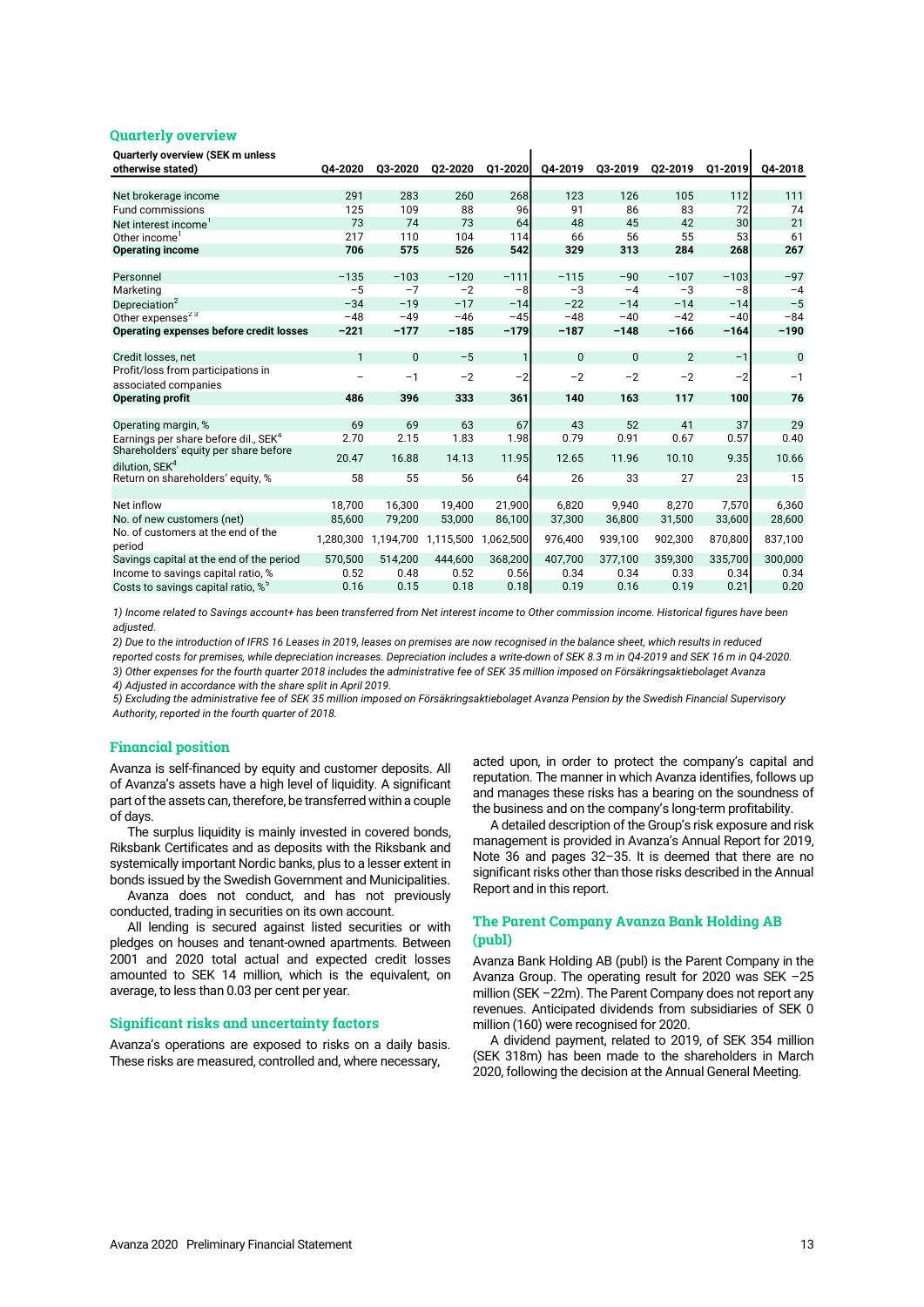# **Capital surplus**

| SEK m                                                       | 31-12-2020        | 31-12-2019 |
|-------------------------------------------------------------|-------------------|------------|
| Own funds                                                   |                   |            |
| Shareholders' equity, the Group                             | 3,172             | 1,945      |
| Solvency capital                                            | 1.794             | 1,294      |
| Less non-distributable solvency capital <sup>1</sup>        | $-294$            | $-186$     |
| Subordinated Ioan                                           | $\qquad \qquad -$ | 80         |
| Additional value adjustments                                | $-7$              | $-20$      |
| Intangible assets and deferred tax receivables <sup>2</sup> | $-82$             | $-76$      |
| Own funds before dividend adjustments                       | 4,583             | 3,037      |
|                                                             |                   |            |
| <b>Capital requirements</b>                                 |                   |            |
| Capital requirement Pillar 1                                | $-2,225$          | $-1,721$   |
| of which Solvency capital requirement <sup>1</sup>          | $-1,500$          | $-1,108$   |
| Buffer requirement                                          | $-224$            | $-378$     |
| Capital requirement Pillar 2                                | $-286$            | $-113$     |
| <b>Capital requirements</b>                                 | $-2,735$          | $-2,212$   |
|                                                             |                   |            |
| Capital surplus before dividend                             | 1,849             | 825        |
|                                                             |                   |            |
| Capital surplus per share, SEK                              | 11.93             | 5.36       |

*1) Non-distributable solvency capital = Solvency capital - Solvency capital requirement.*

*2) Intangible assets and deferred tax receivables are not included in own funds under the capital adequacy rules and are thus not distributable and should be deducted from the shareholders' equity. See also Note 7.*

The capital surplus, i.e. the maximum amount available for dividend payments and repurchases of the company's own shares, totaled SEK 1,849 million as of 31 December 2020.

On 28 June 2021, a new leverage requirement of 3 per cent will be introduced. In addition, the Swedish FSA is introducing leverage ratio guidance of between 0.2 and 0.5 per cent. To ensure that Avanza has a ratio that exceeds the requirement regardless of market conditions, it has to maintain a capital surplus. As of 31 December, the leverage ratio for the consolidated situation was 4.9 per cent, compared to 3.5 per cent at the end of the previous year and the internal target value of 3.8 per cent. The target will ensure an adequate

margin to the requirement regardless of market conditions. The ratio is negatively affected by increased deposits.

The Solvency 2 rules means that the conglomerate's largest sector is the insurance sector. As a result, the Group's own funds is increased by additional solvency capital at the same time that the capital requirement rises. The net effect, which is positive, does not constitute distributable capital. Consequently, this is deducted as non-distributable solvency capital.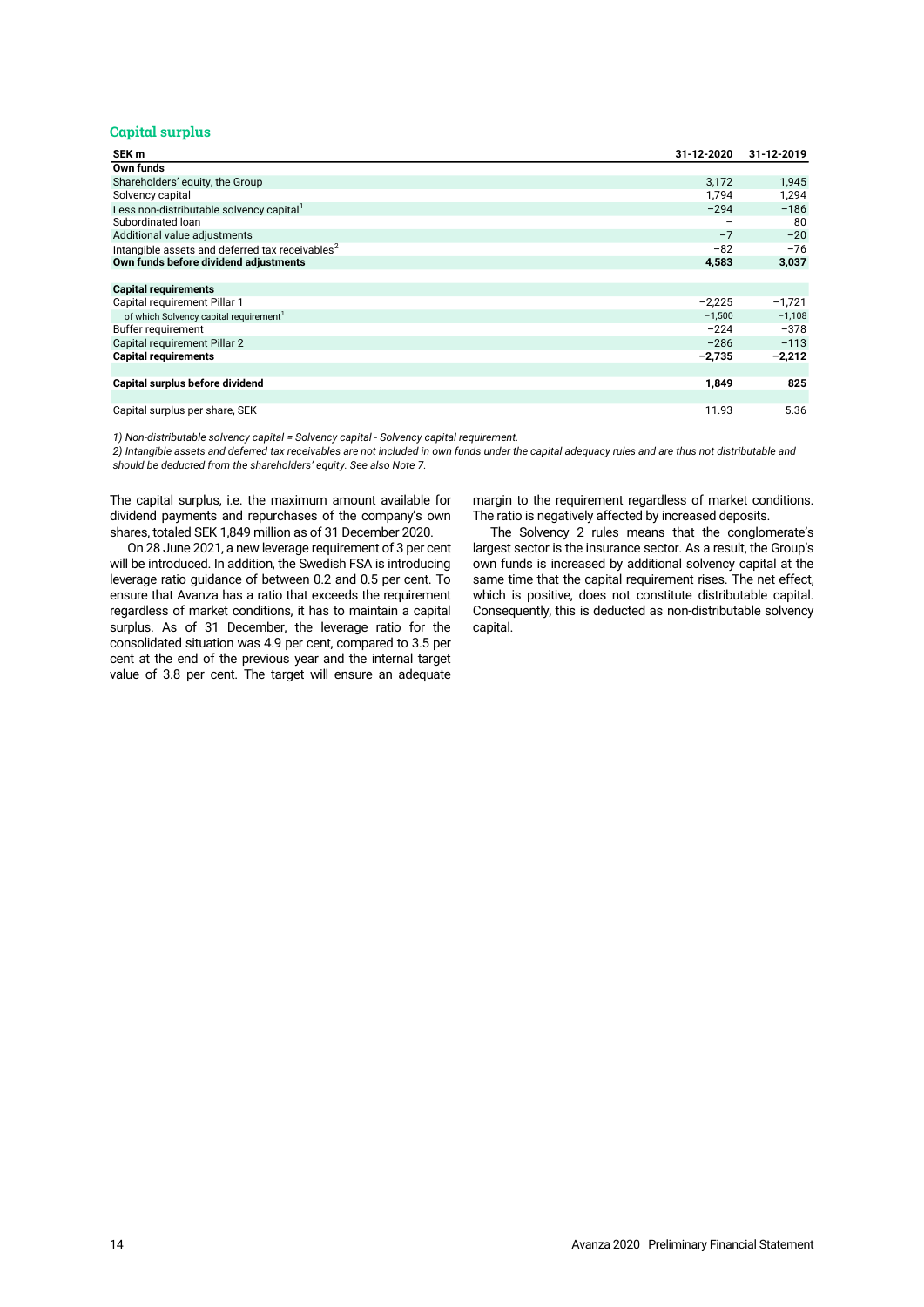# **Other corporate events**

### **Executive Management**

Anna Casselblad will take over as the new CFO on the 1 of February 2021. Anna replaces Birgitta Hagenfeldt, the current CFO, who last spring announced that she will leave Avanza and no longer serve in an operational capacity. Anna will also join Group Management. Anna started as an operational manager in Avanza's compliance department in autumn 2012 and since spring 2017 has been the head of the Avanza Group's compliance function, including overall responsibility for the companies under the supervision of the Swedish FSA. Anna also has several years of experience as a financial sector auditor at PwC in Stockholm.

Gunnar Olsson, COO, is taking over as Deputy CEO on 1 February, succeeding Birgitta Hagenfeldt.

### **Annual General Meeting 2020**

The Annual General Meeting on 17 March 2020 resolved on a change in the articles of association to allow a maximum of nine Board members elected by the Annual General Meeting. The resolved change in the articles of association also enable shareholders to exercise their voting rights by mail before the Annual General Meeting as well as enable the Board to collect proxy forms in accordance with the procedure set out in Chapter 7 Section 4 of the Swedish Companies Act.

The Annual General Meeting resolved to reelect the Chairman of the Board and the Board members, with the exception of Jacqueline Winberg who declined re-election. Magnus Dybeck, Catharina Eklöf and Johan Roos were newly elected as Board members. The Board of Directors thus consists of nine members.

As proposed, a dividend of SEK 2.30 per share was authorised.

The income statements and balance sheets for the Parent Company and the Group for the financial year 2019 were adopted.

Avanza's Annual and Sustainability Report for 2019 was published on 21 February 2020.

### **Annual General Meeting 2021**

The Annual General Meeting on 30 March 2021 will, due to the pandemic, not be held as a physical meeting, but carried out with electroinc aids. Shareholders will be able to vote their shares by mail.

The annual report is scheduled to be made available at the company's office and on the website, www.avanza.se/ir, on 26 February 2021.

### *Nomination committee*

The Nomination Committee comprises the Chairman of the Board Sven Hagströmer, Erik Törnberg representing Creades AB, Moritz Sitte representing Baillie Gifford & Co and Sean Barrett representing HMI Capital, LLC. Erik Törnberg has been appointed Chairman of the Nomination Committee. For further information about the Nomination Committee, please visit Avanza's website at www.avanza.se/ir.

### *Dividend*

The Board of Directors proposes a dividend of SEK 0.85 (2.30) per share, corresponding to 10 (79) per cent of net profit, in light of the Swedish Financial Supervisory Authority's recommendation to distribute not more than 25 per cent of profits for the years 2019 and 2020. If the AGM approves a dividend in accordance with the Board's proposal, another SEK 457 million will be available for distribution, corresponding to SEK 2.95 per share or a total of SEK 3.80 per share for the financial year 2020. This after the previous decision to strengthen Tier 1 capital to achieve a resilient leverage ratio when the 3 per cent requirement is introduced in June 2021. The policy of a dividend of at least 70 per cent of net profit remain.

### **Incentive programmes**

The incentive programme authorized by the Extraordinary General Meeting on 5 July 2017 had exercise period from 26 August 2020 to 30 August 2020. After recalculation of the warrant programme the exercise price was SEK 82.60 per share. 1,167,688 shares were subscribed for and all subscribed shares have been issued. The number of shares outstanding and registered per 30 December 2020 amounts to 154,954,010.

The Annual General Meeting 2020 authorised a new incentive programme based on warrants. The programme runs for three years and comprises a maximum of 2,250,000 warrants, each of which grants entitlement to subscribe for one share in the company. Warrants corresponding to 591 890 shares have been transferred. If all the warrants are exercised, the dilution effect is a maximum of 1.5 per cent. The programme has an exercise price of SEK 194.09 per share and the expiration date is 23 November 2023. The warrant programme has been implemented on market terms.

### **Repurchase of the company's own shares**

The Board of Directors has from the Annual General Meeting 2020 been authorised to implement the acquisition of own shares, up to a maximum of 10 per cent of the shares in Avanza Bank Holding AB (publ). The authorisation is valid until the following Annual General Meeting. No shares were repurchased during 2020 and the company holds no repurchased shares as of 31 December 2020.

### **Transactions with associated parties**

Avanza's transactions with associated parties are presented in the Annual Report for 2019, Note 37. No significant changes have taken place since then.

# **Significant events after the end of the reporting period**

No significant events have occurred after the end of the reporting period.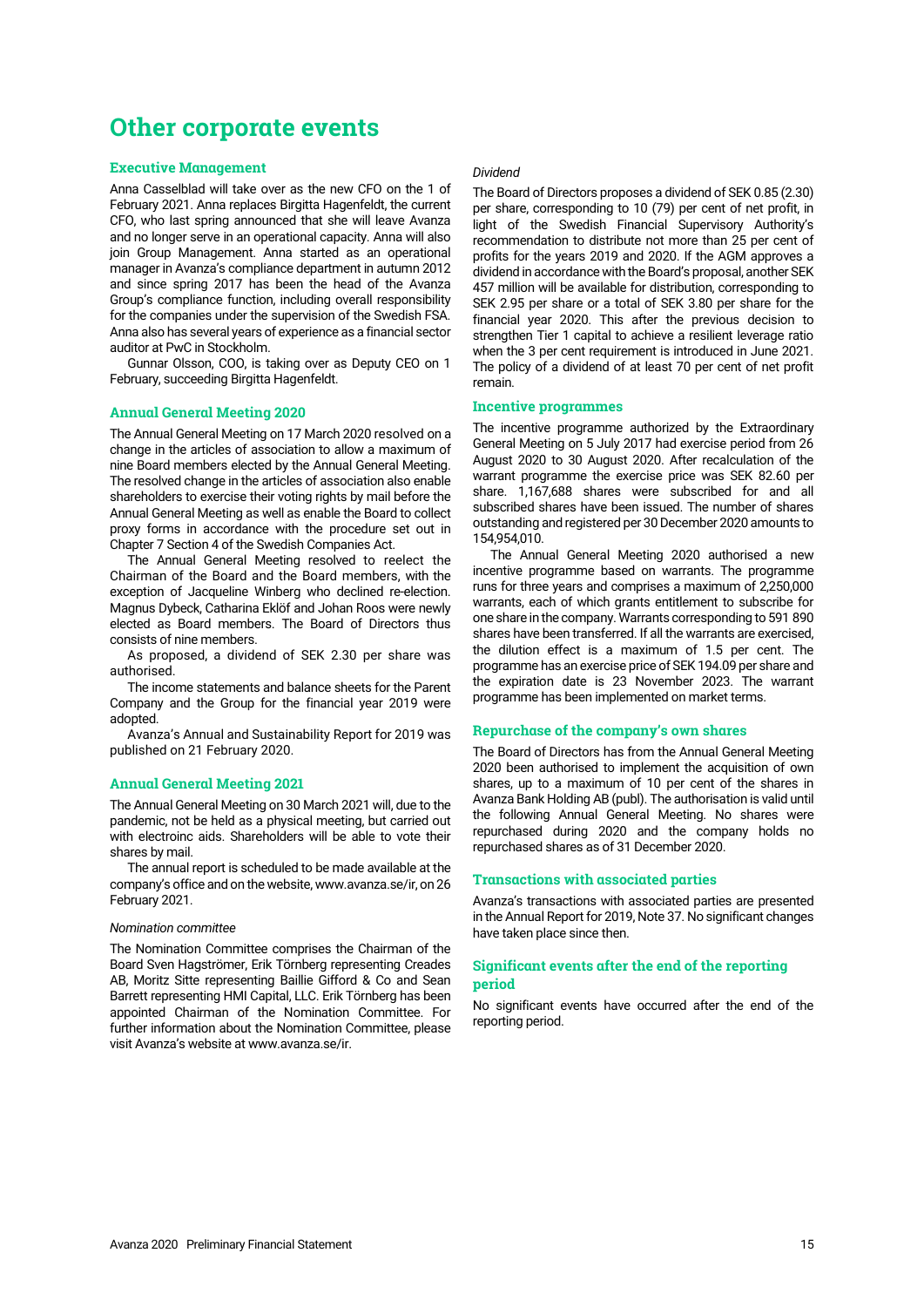# **Consolidated Income Statement**

| SEK <sub>m</sub>                                        | <b>Note</b> | 2020<br>04               | 2019<br>Q4               | 2020<br>Jan-Dec          | 2019<br>Jan-Dec |
|---------------------------------------------------------|-------------|--------------------------|--------------------------|--------------------------|-----------------|
| <b>Operating income</b>                                 |             |                          |                          |                          |                 |
| Commission income <sup>1</sup>                          | 1, 2        | 657                      | 329                      | 2,310                    | 1.228           |
| <b>Commission expenses</b>                              | 3           | $-88$                    | $-50$                    | $-312$                   | $-200$          |
| Interest income calculated using the effective interest |             |                          |                          |                          |                 |
| method                                                  |             | 95                       | 71                       | 364                      | 253             |
| Other interest and similar income <sup>1</sup>          |             | $\overline{\phantom{0}}$ | $\overline{\phantom{0}}$ | $\overline{\phantom{m}}$ |                 |
| Interest expenses                                       |             | $-22$                    | $-23$                    | $-80$                    | $-87$           |
| Net result of financial transactions                    |             | 65                       | 0                        | 67                       | 0               |
| Other operating income                                  |             | $\mathbf{0}$             | $\mathbf{0}$             | $\Omega$                 | $\mathbf{0}$    |
| <b>Total operating income</b>                           |             | 706                      | 329                      | 2,349                    | 1,193           |
|                                                         |             |                          |                          |                          |                 |
| <b>Operating expenses</b>                               |             |                          |                          |                          |                 |
| General administrative expenses                         |             | $-178$                   | $-158$                   | $-640$                   | $-569$          |
| Depreciation of tangible and intangible fixed assets    |             | $-34$                    | $-22$                    | $-84$                    | $-63$           |
| Other operating expenses                                |             | $-9$                     | $-6$                     | $-38$                    | $-34$           |
| Total operating expenses before credit losses           |             | $-221$                   | $-187$                   | $-763$                   | $-666$          |
|                                                         |             |                          |                          |                          |                 |
| <b>Operating profit before credit losses</b>            |             | 485                      | 142                      | 1,586                    | 528             |
|                                                         |             |                          |                          |                          |                 |
| Credit losses, net                                      |             | $\mathbf{1}$             | $\pmb{0}$                | $-4$                     | $\Omega$        |
| Profit/loss from participations in associated companies |             |                          | $-2$                     | $-6$                     | $-8$            |
| <b>Operating profit</b>                                 |             | 486                      | 140                      | 1,576                    | 520             |
| Tax on profit for the period                            |             | $-68$                    | $-19$                    | $-242$                   | $-73$           |
| Net profit for the period <sup>2</sup>                  |             | 418                      | 121                      | 1,335                    | 447             |
|                                                         |             |                          |                          |                          |                 |
| Earnings per share before dilution, SEK                 |             | 2.70                     | 0.79                     | 8.66                     | 2.94            |
| Earnings per share after dilution, SEK                  |             | 2.66                     | 0.79                     | 8.58                     | 2.94            |
| Average no. shares before dilution, thousands           |             | 154,954                  | 153,786                  | 154,150                  | 152,115         |
| Average no. shares after dilution, thousands            |             | 157,130                  | 153,786                  | 155,581                  | 152,115         |
| Outstanding no. shares before dilution, thousands       |             | 154,954                  | 153,786                  | 154,954                  | 153,786         |
|                                                         |             | 157,940                  |                          |                          | 154,125         |
| Outstanding no. shares after dilution, thousands        |             |                          | 154,125                  | 157,940                  |                 |
| No. shares upon full dilution, thousands                |             | 161,704                  | 160,536                  | 161,704                  | 160,536         |

*1) Income related to Savings account+ has been transferred from Net interest income to Other commission income.* 

*Historical figures have been adjusted.*

# *2) The entire profit accrues to the Parent Company's shareholders.*

# **Consolidated statement of comprehensive income**

|                                                                    | 2020  | 2019                     | 2020                     | 2019    |
|--------------------------------------------------------------------|-------|--------------------------|--------------------------|---------|
| SEK <sub>m</sub>                                                   | Q4    | Q4                       | Jan-Dec                  | Jan-Dec |
|                                                                    |       |                          |                          |         |
| Net profit for the period                                          | 418   | 121                      | 1,335                    | 447     |
| Items that will be reversed to the Income Statement                |       |                          |                          |         |
| Changes in fair value of financial instruments <sup>1</sup>        | 6     | $-19$                    | 18                       | 19      |
| Tax on changes in fair value of financial instruments <sup>1</sup> | $-1$  | $\overline{4}$           | $-4$                     | $-4$    |
| Changes in value of associated companies                           | $-10$ | $\overline{\phantom{0}}$ | $-10$                    |         |
| Tax on changes in value of associated companies                    |       |                          |                          |         |
| Items that will not be reversed to the Income Statement            |       |                          |                          |         |
| Changes in value of share and participations                       | 144   |                          | 144                      |         |
| Tax on changes in value of shares and participations               |       | $\overline{\phantom{m}}$ | $\overline{\phantom{m}}$ |         |
| Other comprehensive income after tax                               | 139   | $-15$                    | 149                      | 15      |
|                                                                    |       |                          |                          |         |
| Total comprehensive income after tax <sup>2</sup>                  | 557   | 106                      | 1.483                    | 462     |

*1) Refers to financial instruments at fair value via other comprehensive income.*

*2) The entire profit accrues to the Parent Company's shareholders.*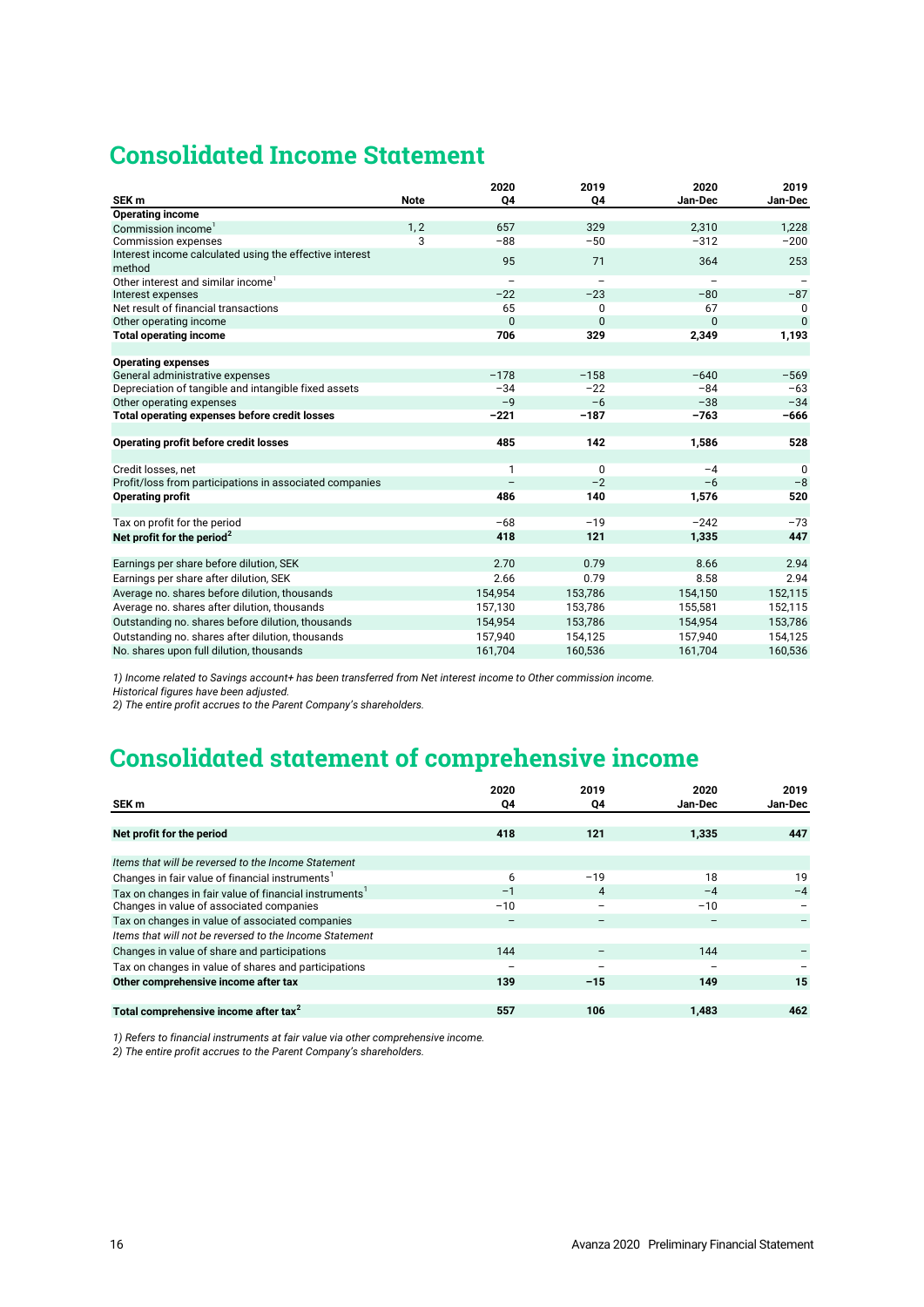# **Consolidated Balance Sheet**

| SEK <sub>m</sub>                                  | <b>Note</b> | 31-12-2020 | 31-12-2019 |
|---------------------------------------------------|-------------|------------|------------|
| <b>Assets</b>                                     |             |            |            |
| Balances at central banks                         |             | 1,428      | 1,340      |
| Treasury bills eligible for refinancing           |             | 245        |            |
| Lending to credit institutions                    | 4           | 2,272      | 1,766      |
| Lending to the public                             | 5           | 16,287     | 13,106     |
| <b>Bonds</b>                                      |             | 25,572     | 19,782     |
| Shares and participations                         |             | 244        | 0          |
| Shares and participations in associated companies |             |            | 108        |
| Assets in insurance operations                    |             | 155,931    | 116,369    |
| Intangible fixed assets                           |             | 82         | 76         |
| Right-of-use asset                                |             | 153        | 76         |
| Tangible fixed assets                             |             | 64         | 35         |
| Other assets                                      |             | 2,153      | 3,022      |
| Prepaid expenses and accrued income               |             | 344        | 262        |
| <b>Total assets</b>                               |             | 204,775    | 155,942    |
|                                                   |             |            |            |
| Liabilities and shareholders' equity              |             |            |            |
| Deposits by the public                            |             | 43,987     | 36,400     |
| Liabilities in insurance operations               |             | 155,933    | 116,370    |
| Lease liability                                   |             | 171        | 86         |
| <b>Other liabilities</b>                          |             | 1,380      | 945        |
| Accrued expenses and prepaid income               |             | 133        | 97         |
| Subordinated liabilities                          |             |            | 100        |
| Shareholders' equity                              |             | 3,172      | 1,945      |
| Total liabilities and shareholders' equity        |             | 204,775    | 155,942    |

# **Changes in the Group's shareholders' equity**

|                                                          |               | <b>Other contributed</b> | <b>Fair value</b>        | <b>Retained</b> |                       |
|----------------------------------------------------------|---------------|--------------------------|--------------------------|-----------------|-----------------------|
| SEK m                                                    | Share capital | capital                  | reserve                  |                 | earnings Total equity |
| January - December 2019                                  |               |                          |                          |                 |                       |
| Shareholders' equity 31-12-2018                          | 76            | 484                      | -6                       | 1,061           | 1,614                 |
| Net profit for the period                                |               |                          |                          | 447             | 447                   |
| Other comprehensive income for the period                |               |                          | 15                       |                 | 15                    |
| Total comprehensive income for the period                |               |                          | 15                       | 447             | 462                   |
| <b>Transactions with owners</b>                          |               |                          |                          |                 |                       |
| Dividend paid                                            |               | $-6$                     |                          | $-312$          | $-318$                |
| New issue (excercise of warrants)                        | $\mathbf{1}$  | 181                      |                          |                 | 183                   |
| <b>Warrants issue</b>                                    |               | 4                        |                          |                 | 4                     |
| Shareholder's equity 31-12-2019                          | 77            | 663                      | 9                        | 1,196           | 1,945                 |
|                                                          |               |                          |                          |                 |                       |
| January - December 2020                                  |               |                          |                          |                 |                       |
| Shareholders' equity 31-12-2019                          | 77            | 663                      | 9                        | 1,196           | 1,945                 |
| Net profit for the period                                |               |                          |                          | 1,335           | 1,335                 |
| Other comprehensive income for the period                |               |                          | 149                      |                 | 149                   |
| Total comprehensive income for the period                |               |                          | 149                      | 1,335           | 1,483                 |
| <b>Transactions with owners</b>                          |               |                          |                          |                 |                       |
| Dividend paid                                            |               | $-202$                   |                          | $-152$          | $-354$                |
| New issue (excercise of warrants)                        | $\mathbf{1}$  | 100                      | $\overline{\phantom{m}}$ |                 | 101                   |
| <b>Warrants issue</b>                                    |               | 6                        |                          |                 | 6                     |
| Changed accounting principle interest-bearing securities |               |                          | $-8$                     |                 | $-8$                  |
| Shareholders' equity 31-12-2020                          | 77            | 568                      | 150                      | 2,378           | 3,172                 |

*There are no minority shareholdings included in the shareholders' equity.*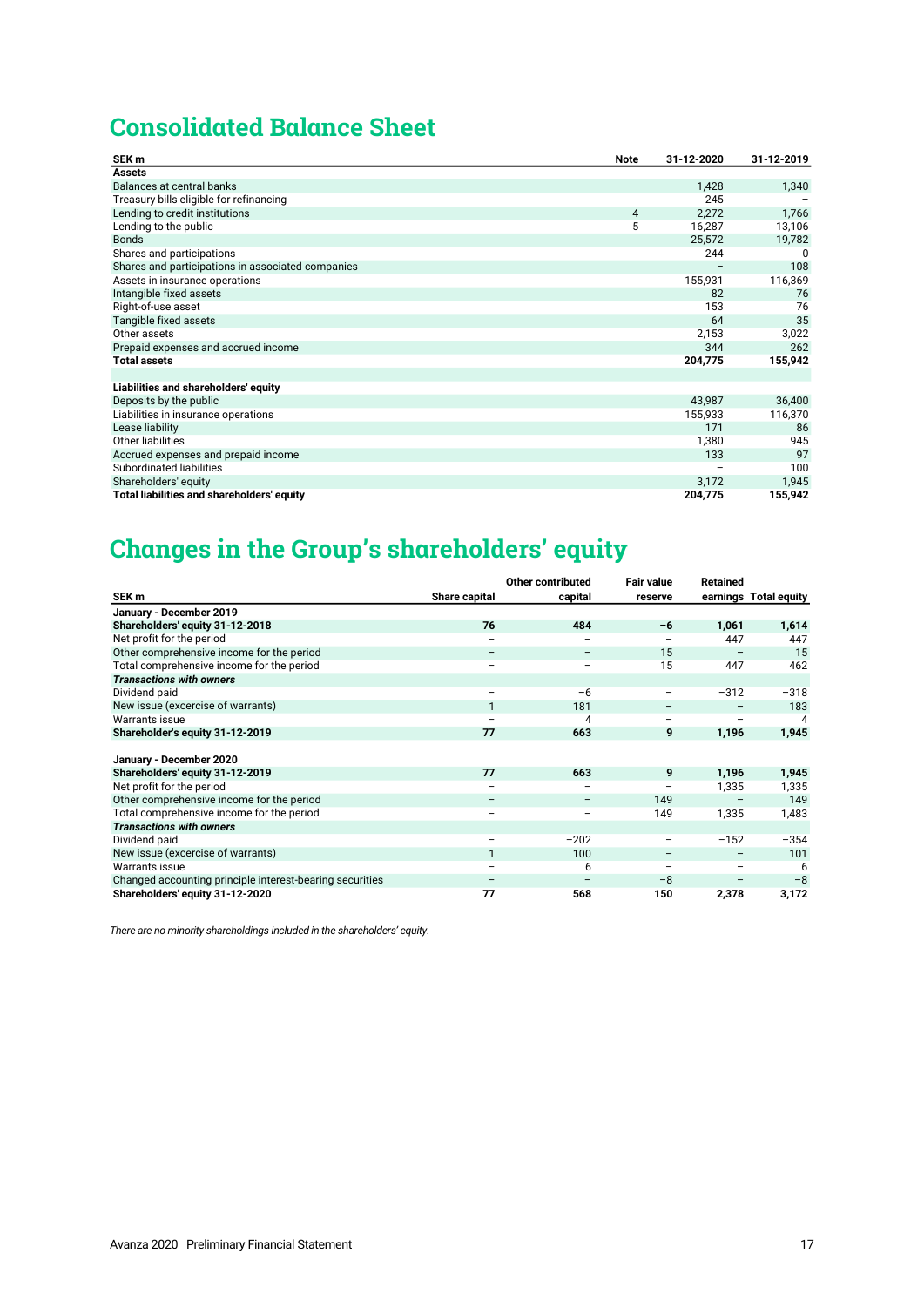# **Consolidated Cash Flow Statement**

|                                                                  | 2020   | 2019     | 2020     | 2019           |
|------------------------------------------------------------------|--------|----------|----------|----------------|
| SEK <sub>m</sub>                                                 | Q4     | Q4       | Jan-Dec  | Jan-Dec        |
| <b>Operating activities</b>                                      |        |          |          |                |
| Operating profit                                                 | 486    | 140      | 1,576    | 520            |
| Adjustment for items not included in cash flow                   | 12     | 14       | 28       | 32             |
| Taxes paid                                                       | 238    | 1,030    | 915      | 859            |
| Changes in operating activities' assets and liabilities          | 473    | $-989$   | 4,370    | 819            |
| Cash flow from operating activities                              | 1,209  | 195      | 6,890    | 2,230          |
|                                                                  |        |          |          |                |
| <b>Investment operations</b>                                     |        |          |          |                |
| Acquisition and disposals of intangible and tangible fixed asset | $-17$  | $-5$     | $-63$    | $-9$           |
| Investment in treasury bills eligible for refinancing            | 842    |          | $-245$   |                |
| Investment in bonds                                              | 200    | 440      | $-5,637$ | $-2,809$       |
| Cash flow from investment operations                             | 1,024  | 436      | $-5,945$ | $-2,819$       |
|                                                                  |        |          |          |                |
| <b>Financial operations</b>                                      |        |          |          |                |
| Cash dividend                                                    |        |          | $-354$   | $-318$         |
| Subordinated bond                                                | $-100$ | $\Omega$ | $-100$   | $\Omega$       |
| New issue (excercise of warrants)                                |        |          | 101      | 183            |
| Warrants issue                                                   |        |          | 6        | $\overline{4}$ |
| Cash flow from financial operations                              | $-100$ | 0        | $-347$   | $-131$         |
|                                                                  |        |          |          |                |
| Cash flow for the period                                         | 2,133  | 631      | 598      | $-720$         |
|                                                                  |        |          |          |                |
| Liquid assets at the beginning of the period                     | 1,542  | 2,446    | 3,077    | 3,797          |
| Liquid assets at the end of the period                           | 3,675  | 3.077    | 3,675    | 3,077          |
| Change                                                           | 2,133  | 631      | 598      | $-720$         |

*1) Liquid assets are defined as balances at central banks plus lending to credit institutions excluding pledged assets. At the end of the period SEK 25 million (SEK 29m) of consolidated liquid assets are pledged as collaterals.*

# **Parent Company Income Statement**

|                                                    | 2020     | 2019        |
|----------------------------------------------------|----------|-------------|
| SEK <sub>m</sub>                                   | Jan-Dec  | Jan-Dec     |
| <b>Operating expenses</b>                          |          |             |
| <b>Administration expenses</b>                     | $-17$    | $-15$       |
| Other operating expenses                           | $-8$     | $-7$        |
| <b>Operating profit/loss</b>                       | $-25$    | $-22$       |
|                                                    |          |             |
| <b>Profit from financial investments</b>           |          |             |
| Profit/loss from participations in Group companies |          | 160         |
| Profit/loss from sales of financial investments    | 49       |             |
| Interest expenses and similar items                | $\Omega$ | $\Omega$    |
| Profit/loss before tax and appropriations          | 24       | 138         |
|                                                    |          |             |
| <b>Appropriations</b>                              |          |             |
| Group contribution                                 | 51       | 22          |
| Profit/loss before tax                             | 75       | 160         |
|                                                    |          |             |
| Tax on profit/loss for the period                  | $-6$     | $\mathbf 0$ |
| Net profit/loss for the period                     | 69       | 160         |

# **Parent Company statement of comprehensive income**

|                                                         | 2020    | 2019    |
|---------------------------------------------------------|---------|---------|
| SEK m                                                   | Jan-Dec | Jan-Dec |
|                                                         |         |         |
| Net profit/loss for the period                          | 69      | 160     |
|                                                         |         |         |
| Items that will be reversed to the income statement     |         |         |
| Changes in value of associated companies                | $-10$   |         |
| Tax on changes in value of associated companies         |         |         |
|                                                         |         |         |
| Items that will not be reversed to the income statement |         |         |
| Changes in value of shares and participations           | 144     |         |
| Tax on changes in value of shares and participations    |         |         |
| Other comprehensive income after tax                    | 134     |         |
|                                                         |         |         |
| Total comprehensive income after tax                    | 203     | 160     |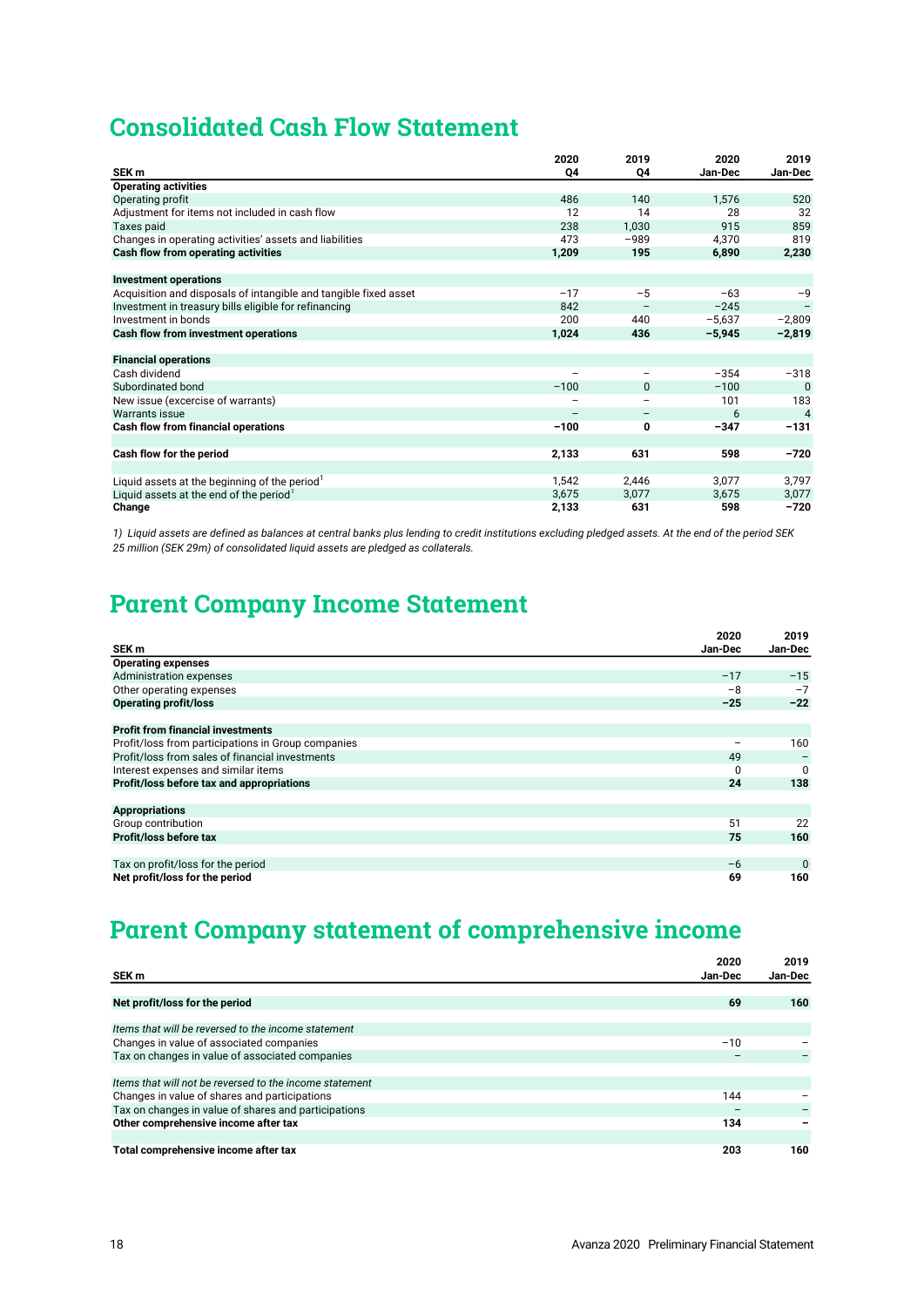# **Parent Company Balance Sheet**

| SEK m                                      | 31-12-2020 | 31-12-2019 |
|--------------------------------------------|------------|------------|
| <b>Assets</b>                              |            |            |
| <b>Financial fixed assets</b>              | 657        | 533        |
| Current receivables <sup>1</sup>           | 124        | 354        |
| Liquid assets                              | 62         | $\Omega$   |
| <b>Total assets</b>                        | 843        | 887        |
|                                            |            |            |
| Shareholders' equity and liabilities       |            |            |
| Restricted shareholders' equity            | 77         | 77         |
| Non-restricted shareholders' equity        | 752        | 803        |
| <b>Current liabilities</b>                 | 13         |            |
| Total shareholders' equity and liabilities | 843        | 887        |

*1) Of which receivables from subsidiaries SEK 121 million (SEK 352m as of 31-12-2019).*

# **Accounting principles**

The Preliminary Financial Statement for the Group has been prepared in accordance with IAS 34 Interim Reporting, the Swedish Annual Accounts Act for Credit Institutions and Securities Companies and with the guidelines and general advice issued by the Swedish Financial Supervisory Authority concerning the annual accounts of credit institutions and securities companies (FFFS 2008:25). The Preliminary Financial Statement for the Parent Company has been prepared in accordance with the provisions of the Swedish Annual Accounts Act. Furthermore, the Swedish Financial Reporting Board's recommendation accounting for legal entities (RFR 2) has been applied.

In the third quarter 2020, the business model for management of interest-bearing securities such as bonds and treasury bills eligible for refinancing was changed. As a result, the existing portfolio, which previously had been recognised in its entirety at fair value through other comprehensive income, has been divided up into two portfolios, one of which is now recognised at amortised cost, while the other continues to be recognised at fair value through other comprehensive income. The financial assets that have been reclassified are measured as if they had always been measured at amortised cost. Amortised cost for the reclassified share of the portfolio amounts as of 31 December 2020 to SEK 17,799 million and the fair value of the same amounts to SEK 17,854 million, which would correspond to the carrying amount if the reclassification was not carried out. As of 31 December 2020, 73.9 per cent of the total nominal value is measured at amortised cost and 26.1 per cent at fair value through other comprehensive income.

In the fourth quarter 2020, the holding in Stabelo Group AB was reclassified from shares and participations in associated companies to shares and participations after Avanza reduced its holding in Stabelo from 27.3 per cent to 19.8 per cent in connection with a new share issue in Stabelo during the fourth quarter.

Except for above mentioned, the accounting principles and calculation methods for both the Group and the Parent Company remain unchanged from those applied in the Annual Report 2019.

The information on pages 1-14 is an integrated part of this financial report.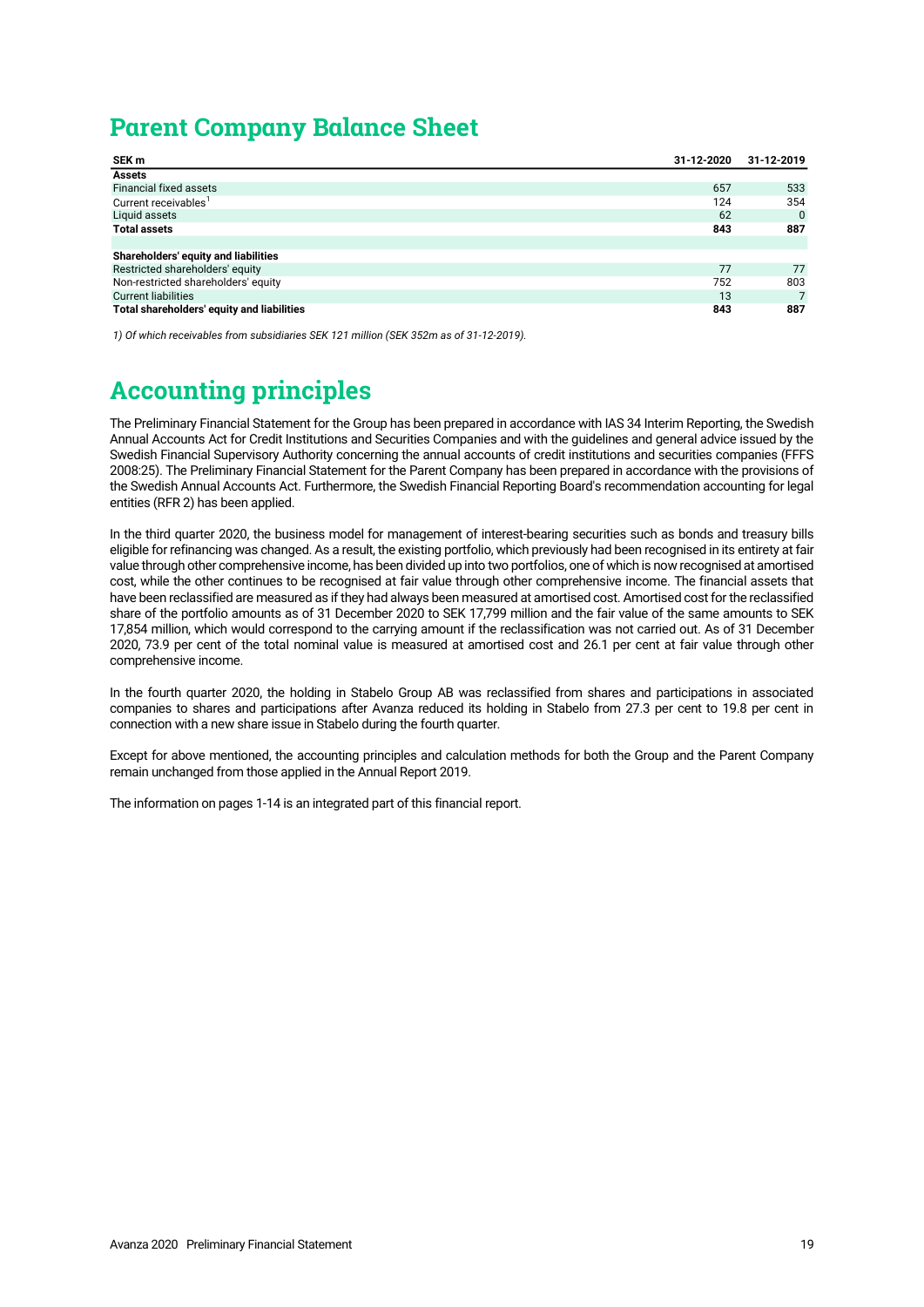# **Notes**

# **Note 1 Revenue from contracts with customers**

|                                                                      | 2020 | 2019 | 2020           | 2019    |
|----------------------------------------------------------------------|------|------|----------------|---------|
| SEK m                                                                | Q4   | Q4   | <b>Jan-Dec</b> | Jan-Dec |
| Trading in commission-generating securities                          | 441  | 171  | 1.586          | 654     |
| Fund savings                                                         | 137  | 98   | 459            | 359     |
| Corporate services                                                   | 17   | 13   | 37             | 27      |
| Other commission income <sup>1</sup>                                 | 62   | 48   | 229            | 187     |
| Total <sup>1</sup>                                                   | 657  | 329  | 2,310          | 1,228   |
|                                                                      |      |      |                |         |
| Timing of revenue recognition                                        |      |      |                |         |
| Service or goods transferred to customer at a specific point in time | 657  | 329  | 2.310          | 1,228   |
| Service or goods transferred to customer over time                   |      |      |                |         |
| <b>Total</b>                                                         | 657  | 329  | 2.310          | 1.228   |

*1) Income related to Savings account+ has been transferred from Net interest income to Other commission income. Historical figures have been adjusted.*

Revenue from contracts with customers largely comes from securities trading and includes profit from exchange income of SEK 114 million (SEK 31m) in the lines Trading in commission-generating securities and Fund savings for the fourth quarter 2020.

# **Note 2 Commission income**

|                                       | 2020 | 2019 | 2020    | 2019           |
|---------------------------------------|------|------|---------|----------------|
| SEK m                                 | 04   | 04   | Jan-Dec | <b>Jan-Dec</b> |
| Gross brokerage income                | 339  | 146  | 1.272   | 556            |
| <b>Fund commissions</b>               | 125  | 91   | 418     | 332            |
| Other commission income <sup>12</sup> | 193  | 92   | 621     | 339            |
| <b>Total</b>                          | 657  | 329  | 2,310   | 1,228          |

*1) Includes mainly currency-related income and income from Avanza Markets, but also income from Corporate Finance, compensation for distribution, advertising sales, subscriptions and customer's ad-on services.*

*2) Income related to Savings account+ has been transferred from Net interet income to Other commission income. Historical figures have been adjusted.*

# **Note 3 Commission expenses**

|                                        | 2020  | 2019  | 2020    | 2019    |
|----------------------------------------|-------|-------|---------|---------|
| SEK <sub>m</sub>                       | 04    | 04    | Jan-Dec | Jan-Dec |
| Transaction costs'                     | $-48$ | $-23$ | $-170$  | $-90$   |
| Payment services commissions           | $-25$ | $-14$ | $-86$   | $-54$   |
| Other commission expenses <sup>2</sup> | $-16$ | $-13$ | $-57$   | $-56$   |
| <b>Total</b>                           | $-88$ | $-50$ | $-312$  | $-200$  |

*1) Costs directly related to brokerage income.*

*2) Include application costs related to mortgages, SEO costs, costs for traders systems as well as a number of smaller costs.*

# **Note 4 Lending to credit institutions**

Client fund receivables, attributable to banking business, amounted at the end of the period to SEK 1,630 million (SEK 1,421m as of 31 December 2019) which are reported net against client fund payables of SEK 1,630 million (SEK 1,421m as of 31 December 2019). Of the liquid assets of SEK 3,700 million as per the end of the period, SEK 25 million were pledged as collateral, mainly referring to Swedish credit institutions and the stock exchange.

# **Note 5 Lending to the public**

Lending to the public is reported after deduction for confirmed and expected credit losses. At the end of the period the accumulated provisions for expected credit losses amounted to SEK 14 million (SEK 10m as of 31 December 2019). Thus, the change in the accumulated provision for expected credit losses has affected the result for the period January–December 2020 by SEK –4 million.

At the end of the period, lending to the public amounted to SEK 16,287 million, of which SEK 6,970 million (SEK 5,156m as of 31 December 2019) with collateral in the form of securities and SEK 9,317 million (SEK 7,949m as of 31 December 2019) with collateral in the form of houses and tenant-owned apartments. Regarding mortgage loans SEK 10,129 million (SEK 8,936m as of 31 December 2019) has been granted at the end of the period, implying that the commitment for granted, undisbursed mortgage loans amounts to SEK 804 million (SEK 984m as of 31 December 2019).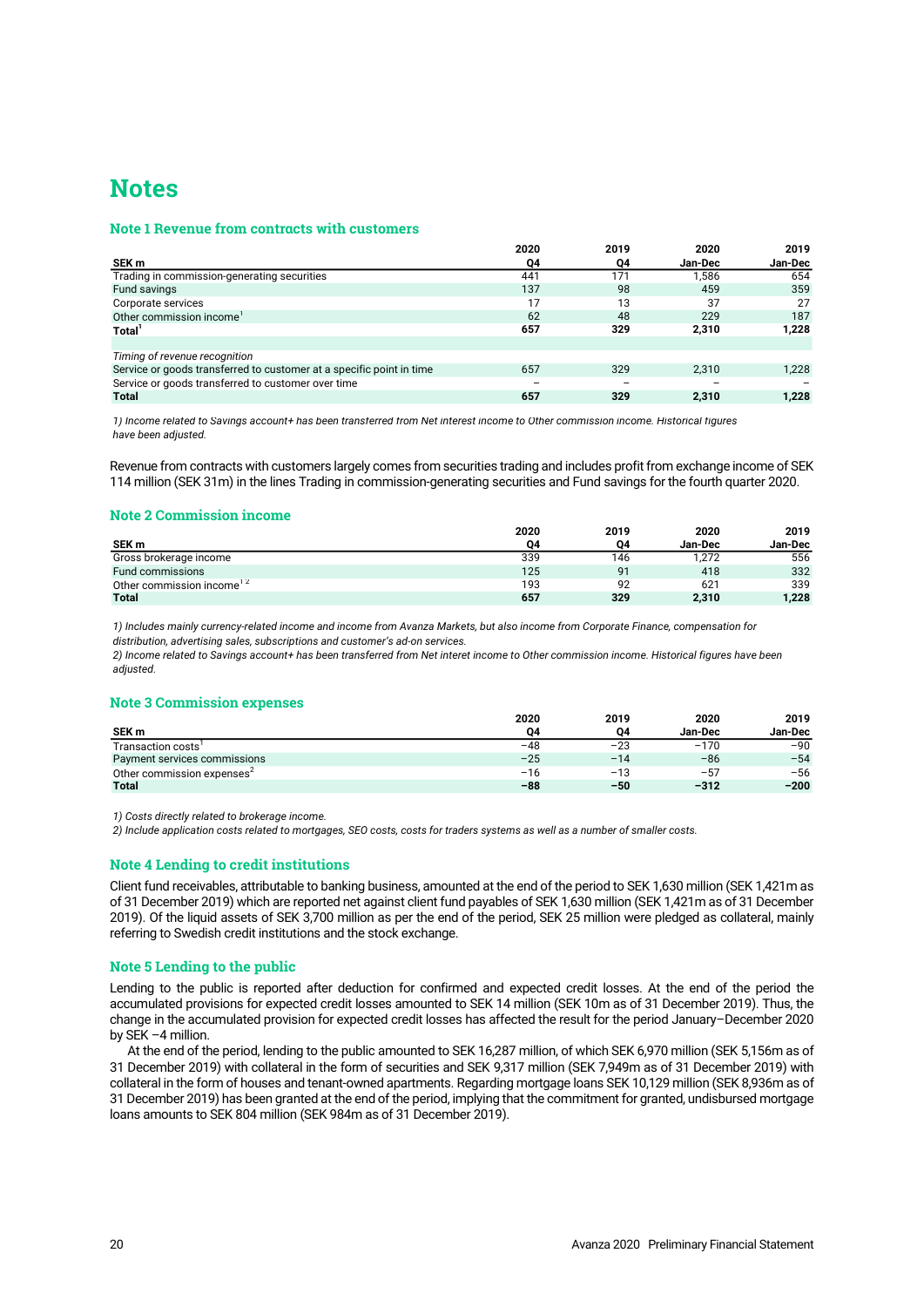# **Note 6 Financial instruments**

### **Classification of financial instruments**

| 31-12-2020                                           | Fair value via           |                       | <b>Fair value via Other</b> | <b>Non-financial</b>     |         |
|------------------------------------------------------|--------------------------|-----------------------|-----------------------------|--------------------------|---------|
| SEK <sub>m</sub>                                     | <b>Income Statement</b>  | <b>Amortised cost</b> | comprehensive income        | instruments              | Total   |
| <b>Assets</b>                                        |                          |                       |                             |                          |         |
| Balances at central banks                            | $\overline{\phantom{m}}$ | 1,428                 | $\qquad \qquad -$           | -                        | 1,428   |
| Treasury bills eligible for refinancing              |                          | 245                   |                             |                          | 245     |
| Lending to credit institutions                       |                          | 2,272                 |                             | -                        | 2,272   |
| Lending to the public                                | $\overline{\phantom{m}}$ | 16,287                | $\qquad \qquad -$           | -                        | 16,287  |
| <b>Bonds</b>                                         |                          | 18,828 <sup>1</sup>   | 6,744                       | -                        | 25,572  |
| Shares and participations                            | 7                        |                       | 237                         |                          | 244     |
| Shares and participations in associated<br>companies |                          |                       |                             |                          |         |
| Assets in insurance operations                       | 144,685                  | 11,247                | $\qquad \qquad -$           | -                        | 155,931 |
| Intangible assets                                    |                          |                       | $\overline{\phantom{m}}$    | 82                       | 82      |
| Right-of-use asset                                   | $\overline{\phantom{0}}$ |                       | $\overline{\phantom{0}}$    | 153                      | 153     |
| Tangible assets                                      | $\qquad \qquad -$        |                       | $\qquad \qquad -$           | 64                       | 64      |
| Other assets                                         |                          | 2,153                 |                             | 0                        | 2,153   |
| Prepaid expenses and accrued income                  |                          | 308                   |                             | 37                       | 344     |
| <b>Total assets</b>                                  | 144,692                  | 52,768                | 6,981                       | 335                      | 204,775 |
|                                                      |                          |                       |                             |                          |         |
| <b>Liabilities</b>                                   |                          |                       |                             |                          |         |
| Deposits by the public                               |                          | 43,987                | $\qquad \qquad -$           | $\overline{\phantom{m}}$ | 43,987  |
| Liabilities in insurance operations                  | 155,931                  |                       | $\overline{\phantom{0}}$    | 1                        | 155,933 |
| Lease liabilities                                    | $\qquad \qquad -$        |                       | $\qquad \qquad -$           | 171                      | 171     |
| Other liabilities                                    |                          | 1,202                 | $\overline{\phantom{m}}$    | 178                      | 1,380   |
| Accrued expenses and prepaid income                  |                          | 78                    | $\overline{\phantom{m}}$    | 54                       | 133     |
| Subordinated liabilities                             |                          |                       | $\overline{\phantom{0}}$    |                          |         |
| <b>Total liabilities</b>                             | 155,931                  | 45,267                |                             | 404                      | 201,603 |

*1) Fair value amounts to SEK 18,884 million.*

# **Financial instruments valued at fair value**

| 31-12-2020, SEK m                                           | Level 1         | Level 2      | Level 3                  | <b>Total</b> |
|-------------------------------------------------------------|-----------------|--------------|--------------------------|--------------|
| <b>Assets</b>                                               |                 |              |                          |              |
| Equities                                                    | 86,181          | $\mathbf{0}$ | 237                      | 86,418       |
| Fund units                                                  | 55.096          | 0            | $\qquad \qquad -$        | 55,096       |
| Bonds and other interest-bearing securities                 | 8.444           | 466          | -                        | 8,910        |
| Other securities                                            | 1.078           | 170          | $\overline{\phantom{m}}$ | 1.248        |
| <b>Total assets</b>                                         | 150.799         | 637          | 237                      | 151,673      |
|                                                             |                 |              |                          |              |
| <b>Liabilities</b>                                          |                 |              |                          |              |
| Liabilities in insurance operations (investment agreements) | -               | 155.931      | -                        | 155.931      |
| <b>Total liabilities</b>                                    | $\qquad \qquad$ | 155.931      | $\qquad \qquad$          | 155.931      |

*Fair value*

All financial instruments recognised at amortised cost with the exception of bonds (which were partly reclassified at amortised cost in the third quarter 2020) carry variable interest or have short maturities, because of which book value and fair value coincide. The fair value of those financial instruments reported at fair value, primarily assets in the insurance operations and bonds in Avanza's liquidity portfolio, is determined as shown below.

The portion of the bond portfolio that was reclassified in the third quarter 2020 was removed from level 1 and is no longer included in the table.During the period, no other transfers between the levels have taken place. Pension and insurance customers (assets in the insurance operations) are, in principle, only permitted to hold securities traded on a regulated market or a multilateral trading facility (MTF), investment funds or securities on unlisted securities markets managed electronically by Avanza.

### *Financial assets valued at fair value via the Income Statement or via Other comprehensive income*

The majority of securities in this category, mainly assets in the insurance business and bonds (the portion of the bond portfolio measured at fair value through other comprehensive income) in Avanza's liquidity portfolio, comprise listed securities, and fair value is determined using the official bid rate on the closing date. The fair value of securities without an active market is determined, initially, by obtaining pricing information from operators who quote daily prices, mainly the net asset values quoted by the fund companies, where the issuer values every individual security, and secondarily, by assessing the most recently completed market transaction between two mutually independent parties.

Changes in the value of assets in the insurance operations correspond to changes in the value of liabilities in the insurance operations and the net result is, therefore, zero.

Financial assets valued at fair value are classified through the use of a hierarchy for fair value that reflects the significance of the input data used in the valuations. The hierarchy contains the following levels:

• Level 1 – Quoted prices (unadjusted) on active markets for identical assets or liabilities. The majority of the shares and funds pertaining to the insurance operations and bonds and other interest-bearing securities in Avanza's liquidity portfolio are included in this category.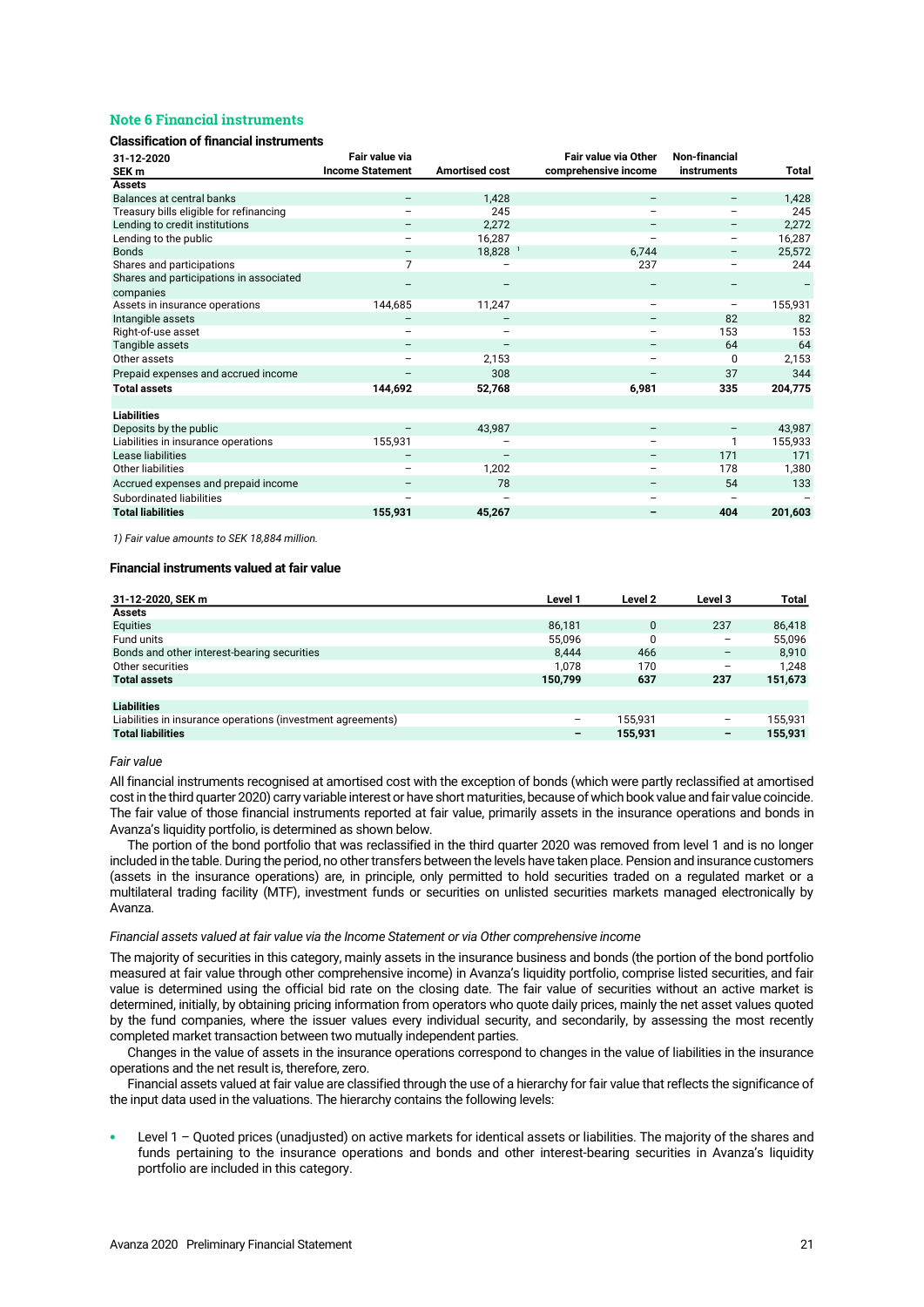- Level 2 Input data other than the quoted prices included in Level 1, but which are observable for assets or liabilities, either directly (i.e. as prices) or indirectly (i.e. derived from prices). Liabilities in the insurance operations are included in this category as the value of the entire balance sheet item is indirectly related to the value of the assets in the insurance operations.
- Level 3 Input data from the asset or liability in question that is not based on observable market data (non-observable input data).

The level of the hierarchy for fair values where the valuation at fair value is categorized in its entirety shall be determined on the basis of the lowest level of input data of significance to the valuation at fair value in its entirety.

# **Note 7 Capital requirement for the financial conglomerate**

| SEK <sub>m</sub>                                                                          | 31-12-2020 | 31-12-2019 |
|-------------------------------------------------------------------------------------------|------------|------------|
| Own funds                                                                                 |            |            |
| Shareholders' equity, the Group                                                           | 3,172      | 1,945      |
| Less profits which are not audited                                                        |            |            |
| Assumed/Proposed dividend                                                                 | $-132$     | $-354$     |
| Shareholders' equity, financial conglomerate                                              | 3,040      | 1,592      |
| Additional                                                                                |            |            |
| Solvency capital <sup>1</sup>                                                             | 1,794      | 1,294      |
| Subordinated Ioan                                                                         |            | 80         |
| Less                                                                                      |            |            |
| Additional value adjustments                                                              | $-7$       | $-20$      |
| Intangible assets                                                                         | $-82$      | $-76$      |
| Deferred tax receivables                                                                  |            |            |
| <b>Total own funds</b>                                                                    | 4,745      | 2,870      |
|                                                                                           |            |            |
| Own funds per sector                                                                      |            |            |
| Own funds for regulated units in the insurance sector <sup>1</sup>                        | 2,598      | 1,492      |
| Own funds for regulated units within the banking and investment services sector           | 2,147      | 1,378      |
| <b>Total own funds</b>                                                                    | 4,745      | 2,870      |
|                                                                                           |            |            |
| Capital requirement per sector                                                            |            |            |
| Capital requirement for regulated units in the insurance sector <sup>1</sup>              | 1,500      | 1,108      |
| Capital requirement for regulated units within the banking and investment services sector | 1,235      | 1,105      |
| of which additional buffer requirement                                                    | 224        | 378        |
| of which additional Pillar 2 requirement                                                  | 286        | 113        |
| <b>Total capital requirement</b>                                                          | 2,735      | 2,212      |
|                                                                                           |            |            |
| <b>Capital surplus</b>                                                                    | 2,010      | 657        |
|                                                                                           |            |            |
| Own funds/Capital requirement                                                             | 1.74       | 1.30       |

*1) Avanza Pension's solvency capital requirement and own funds are calculated using the Solvency 2 directive's standard model. The standard model requires assumptions that are determined partly by the authorities and partly by Avanza Pension's Board of Directors.*

The above table refers to the financial conglomerate, including Avanza Bank Holding AB (publ) and all of its subsidiary companies Avanza Bank AB (publ), Försäkringsaktiebolaget Avanza Pension, Avanza Fonder AB, Placera Media Stockholm AB and Avanza Förvaltning AB. The financial conglomerate's own funds and capital requirement have been calculated using the consolidation method (fully consolidated).

During the year only audited profits are included in the calculation of shareholder's equity for the financial conglomerate. Adjustments are made for assumed or proposed dividend if the profit for the period has been audited. Assumed dividend refers to the current period and the proposed dividend is dividend proposed by the Board of Directors to the Annual General Meeting for the full financial year.

When the new Solvency 2 rules took effect on 1 January 2016, the insurance sector became the largest sector for the financial conglomerate. Previously, the banking and investment services sector had been the largest sector. Solvency capital, which refers to the estimated future present value of the insurance company Avanza Pension's profits generated from the policyholders' assets, is included as a separate item in the above table as a result of the new solvency rules. Capital requirements for regulated units in the insurance sector refers to the estimated Solvency Capital Requirement, which is also based on the policyholders' assets.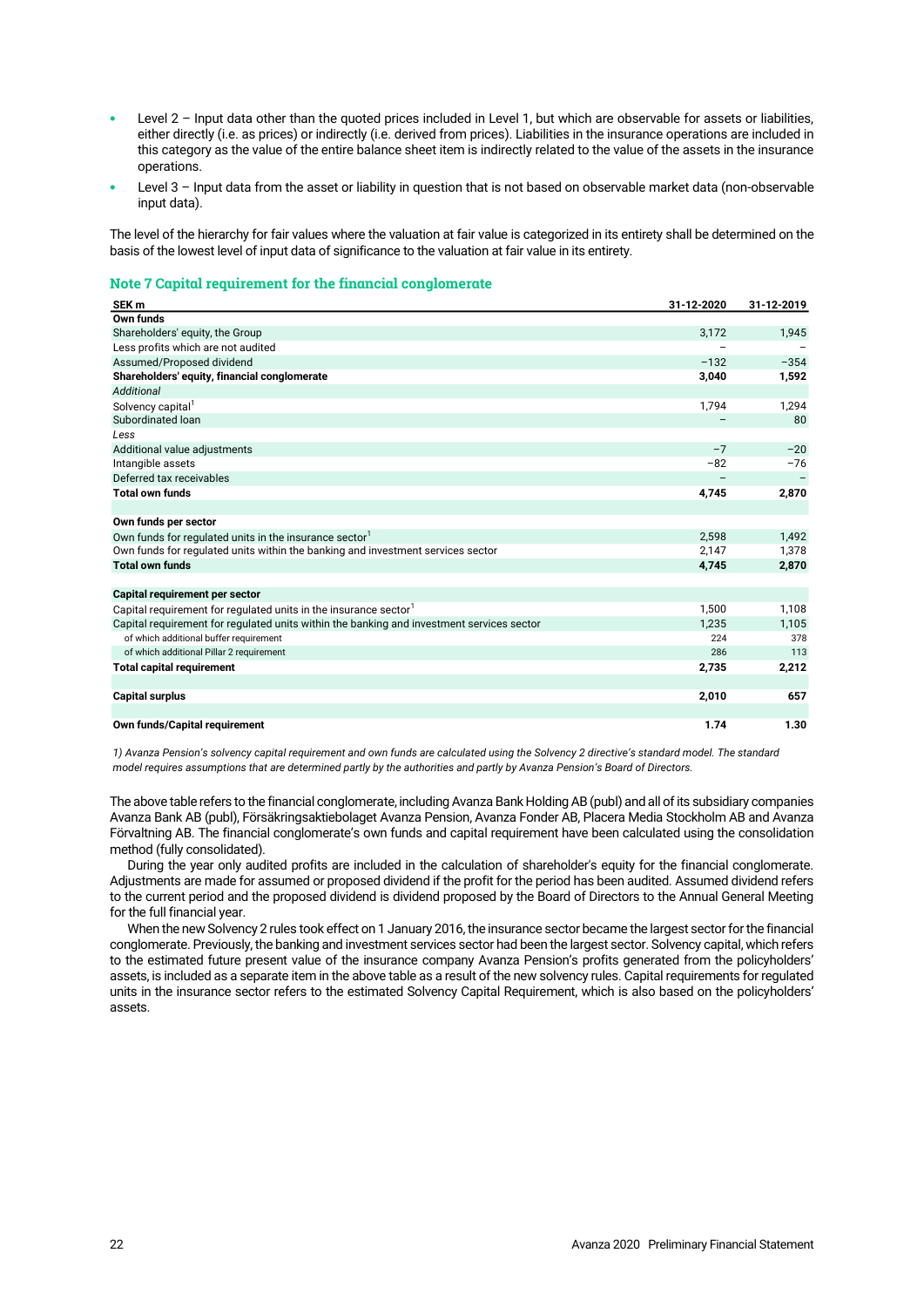# **Note 8 Own funds and capital requirement for the consolidated situation**

In accordance with the European capital requirements regulation (CRR), Avanza's consolidated situation refers to Avanza Bank Holding AB (publ) and the subsidiaries Avanza Bank AB (publ) and Avanza Fonder AB. The capital requirements reported in this note refer to Pillar 1, Pillar 2 and additional buffer requirements, according to the capital adequacy rules in effect at the time.

| Own funds, SEK m                                                                                                     | 31-12-2020               | 31-12-2019        |
|----------------------------------------------------------------------------------------------------------------------|--------------------------|-------------------|
| Common Equity Tier 1 (CET1) capital: instruments and reserves                                                        |                          |                   |
| Capital instruments and the related share premium accounts                                                           | 642                      | 729               |
| of which: Instrument type 1                                                                                          | 77                       | 77                |
| of which: Instrument type 2                                                                                          | 564                      | 652               |
| Retained earnings                                                                                                    | 961                      | 721               |
| Accumulated other comprehensive income (and other reserves)                                                          | 149                      | 15                |
| Independently reviewed interim profits net of any foreseeable charge or dividend                                     | 795                      | 46                |
| Common Equity Tier 1 (CET1) capital before regulatory adjustments                                                    | 2,546                    | 1,511             |
|                                                                                                                      |                          |                   |
| Additional value adjustments                                                                                         | $-7$                     | $-20$             |
| Intangible assets (net of related tax liability)                                                                     | $-82$                    | $-76$             |
| Direct, indirect and synthetic holdings of the CET1 instruments of financial sector entities where the institution   | $-30$                    | $-5$              |
| has a significant investment in those entities (amount above 10% threshold and net of eligible short positions)      |                          |                   |
| Total regulatory adjustments to Common Equity Tier 1 (CET1)                                                          | $-119$                   | $-101$            |
|                                                                                                                      |                          |                   |
| <b>Common Equity Tier 1 (CET1) capital</b>                                                                           | 2,427                    | 1,411             |
|                                                                                                                      |                          |                   |
| Additional Tier 1 (AT1) capital                                                                                      |                          |                   |
| Tier 1 capital $(T1 = CET1 + AT1)$                                                                                   | 2,427                    | 1,411             |
|                                                                                                                      |                          |                   |
| Tier 2 (T2) capital: instruments and provisions                                                                      |                          |                   |
| Capital instruments and the related share premium accounts                                                           | $\overline{\phantom{0}}$ | 80                |
| Tier 2 (T2) capital                                                                                                  |                          | 80                |
|                                                                                                                      |                          |                   |
| Total capital $(TC = T1 + T2)$                                                                                       | 2,427                    | 1,490             |
|                                                                                                                      |                          |                   |
| <b>Total risk weighted assets</b>                                                                                    | 9,957                    | 8,367             |
|                                                                                                                      |                          |                   |
| <b>Capital ratios and buffers</b>                                                                                    |                          |                   |
| Common Equity Tier 1 (as a percentage of total risk exposure amount                                                  | 24.4                     | 16.9              |
| Tier 1 (as a percentage of total risk exposure amount                                                                | 24.4                     | 16.9              |
| Total capital (as a percentage of total risk exposure amount                                                         | 24.4                     | 17.8              |
| Institution specific buffer requirement (CET1 requirement in accordance with article 92 (1) (a) plus capital         |                          |                   |
| conservation and countercyclical buffer requirements plus a systemic risk buffer, plus systemically important        | 2.5                      | 5.0               |
| institution buffer (buffer for global systemically important institution or other systemically important             |                          |                   |
| institution) expressed as a percentage of total risk exposure amount)                                                |                          |                   |
| of which: capital conservation buffer requirement                                                                    | 2.5                      | 2.5               |
| of which: countercyclical buffer requirement                                                                         |                          | 2.5               |
| of which: system risk buffer requirement                                                                             |                          | $\qquad \qquad -$ |
| of which: global systemically important institution or other systemically important Institution buffer               |                          |                   |
| Common Equity Tier 1 available to meet buffers (as a percentage of risk exposure amount)                             | 16.4                     | 9.8               |
| Amounts below the threshholds for deduction (before risk weighting)                                                  |                          |                   |
| Direct or indirect holdings by the institution of CET1 instrument in financial sector entities where the institution |                          |                   |
| has a significant investment (amount below the threshhold of 10% and net of eligible short positions)                | 246                      | 142               |

*1) An adjustment has been made in the calculation of CET1 capital available as buffer per 31-12-2019*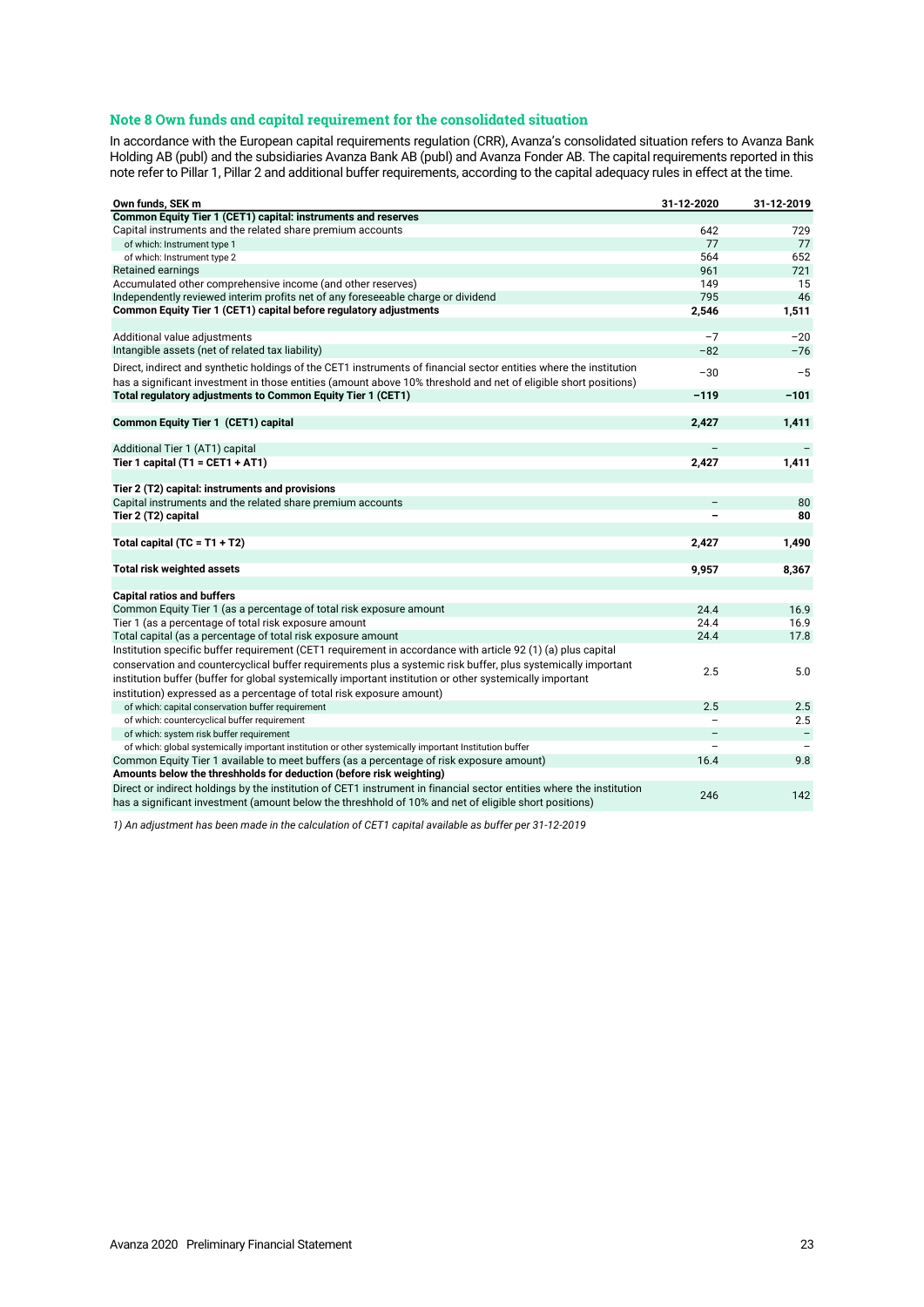| SEK <sub>m</sub>                                                              | 31-12-2020   |          | 31-12-2019               |          |
|-------------------------------------------------------------------------------|--------------|----------|--------------------------|----------|
| Risk exposure amount and capital requirement                                  |              |          |                          |          |
| <b>Risk exposure amount</b>                                                   |              |          |                          |          |
| Credit risk according to the standardised approach                            | 7.970        |          | 6,530                    |          |
| of which exposures to institutions risk weight 20%                            | 450          |          | 350                      |          |
| of which exposures to corporates risk weight 100%                             | 94           |          | 73                       |          |
| of which retail exposures risk weight 75%                                     | 306          |          | 310                      |          |
| of which exposures secured by mortgages on immovable property risk weight 35% | 3,272        |          | 2,809                    |          |
| of which exposures in default risk weight 100%/150%                           | 6            |          |                          |          |
| of which exposures to covered bonds risk weight 10%                           | 2,475        |          | 1,879                    |          |
| of which exposures to equity risk weight 250%                                 | 614          |          | 353                      |          |
| of which exposures to other items risk weight 100%                            | 754          |          | 756                      |          |
| Market risk (position risk)                                                   | 14           |          | $\Omega$                 |          |
| Settlement risk                                                               | $\mathbf{0}$ |          | $\overline{2}$           |          |
| Credit valuation adjustment risk according to the standardised method         | $\mathbf 0$  |          | $\overline{a}$           |          |
| Operational risk according to the standardised approach                       | 1,973        |          | 1,836                    |          |
| Total risk exposure amount <sup>1</sup>                                       | 9,957        |          | 8,367                    |          |
|                                                                               |              |          |                          |          |
| <b>Capital requirement</b>                                                    |              |          |                          |          |
| Credit risk according to the standardised approach                            | 638          | 6.4%     | 522                      | 6.2%     |
| of which exposures to institutions risk weight 20%                            | 36           | 0.4%     | 28                       | 0.3%     |
| of which exposures to corporates risk weight 100%                             | 8            | 0.1%     | 6                        | 0.1%     |
| of which retail exposures risk weight 75%                                     | 24           | 0.2%     | 25                       | 0.3%     |
| of which exposures secured by mortgages on immovable property risk weight 35% | 262          | 2.6%     | 225                      | 2.7%     |
| of which exposures in default risk weight 100%/150%                           | $\Omega$     | 0.0%     | $\overline{\phantom{a}}$ | 0.0%     |
| of which exposures to covered bonds risk weight 10%                           | 198          | 2.0%     | 150                      | 1.8%     |
| of which exposures to equity risk weight 250%                                 | 49           | 0.5%     | 28                       | 0.3%     |
| of which exposures to other items risk weight 100%                            | 60           | 0.6%     | 60                       | 0.7%     |
| Market risk (position risk)                                                   | 1            | 0.0%     | 0                        | 0.0%     |
| Settlement risk                                                               | $\mathbf{0}$ | 0.0%     | $\overline{0}$           | 0.0%     |
|                                                                               |              |          |                          |          |
| Credit valuation adjustment risk according to the standardised method         | $\mathbf{0}$ | 0.0%     | $\overline{\phantom{0}}$ | 0.0%     |
| Operational risk according to the standardised approach                       | 158          | 1.6%     | 147                      | 1.8%     |
| <b>Capital requirement</b>                                                    | 797          | 8.0%     | 669                      | 8.0%     |
|                                                                               |              |          |                          |          |
| Own funds in relation to capital requirement                                  | 3.05         |          | 2.23                     |          |
|                                                                               |              |          |                          |          |
| Total own funds                                                               | 2,427        | 24.4%    | 1,490                    | 17.8%    |
| Capital requirement (8%)                                                      | $-797$       | $-8.0%$  | $-669$                   | $-8.0%$  |
| Buffer requirement                                                            | $-249$       | $-2.5%$  | $-418$                   | $-5.0%$  |
| Additional Pillar 2 requirement                                               | $-295$       | $-3.0%$  | $-120$                   | $-1.4%$  |
| Total capital requirement                                                     | $-1,340$     | $-13.5%$ | $-1,208$                 | $-14.4%$ |
| Capital surplus after buffer requirement and Pillar 2                         | 1,087        | 10.9%    | 283                      | 3.4%     |
|                                                                               |              |          |                          |          |
| Leverage ratio                                                                |              |          |                          |          |
| Total exposure amount leverage ratio                                          | 50,032       |          | 40.868                   |          |
| Tier 1 capital                                                                | 2,427        |          | 1,411                    |          |
| Leverage ratio, %                                                             | 4.9          |          | 3.5                      |          |

*1) The measurement method used to calculate the own funds requirement for operational risk changed from the basic indicator approach to the standardised approach during Q1 2020. Comparative figures for 2019-12-31 have not been adjusted.*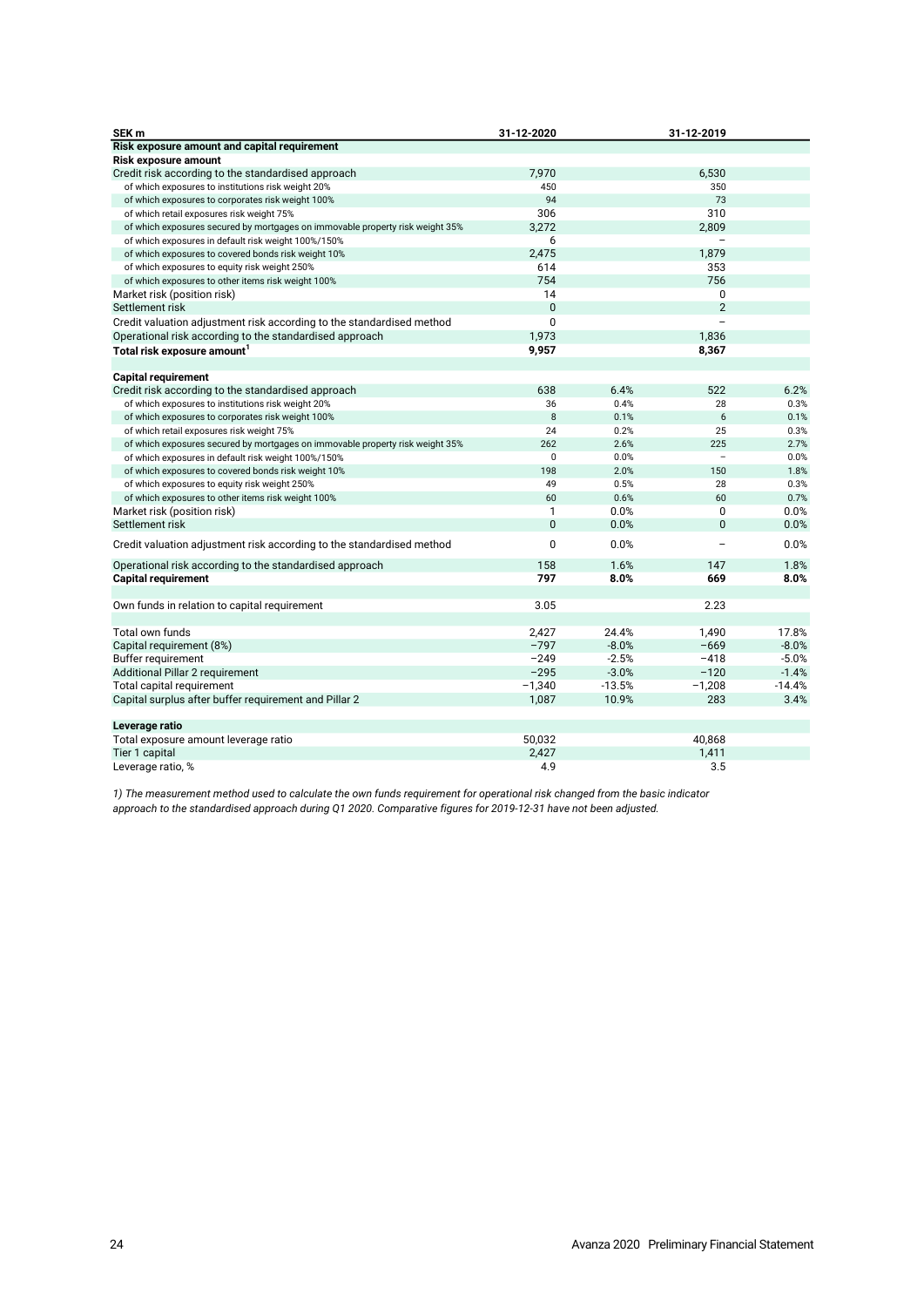The Board of Directors and the CEO ensures that the Preliminary Financial Statement gives a fair overview of the company and Group activities, balance and results, and describes the material risks and uncertainties that the company and the companies of the Group is facing.

Stockholm, 21 January 2021

Sven Hagströmer Chairman of the Board

Member of the Board Member of the Board Member of the Board

Magnus Dybeck Catharina Eklöf Viktor Fritzén

Jonas Hagströmer Birgitta Klasén Mattias Miksche Member of the Board Member of the Board Member of the Board

Member of the Board

Johan Roos<br>
mber of the Board<br>
Member of the Board

Rikard Josefson CEO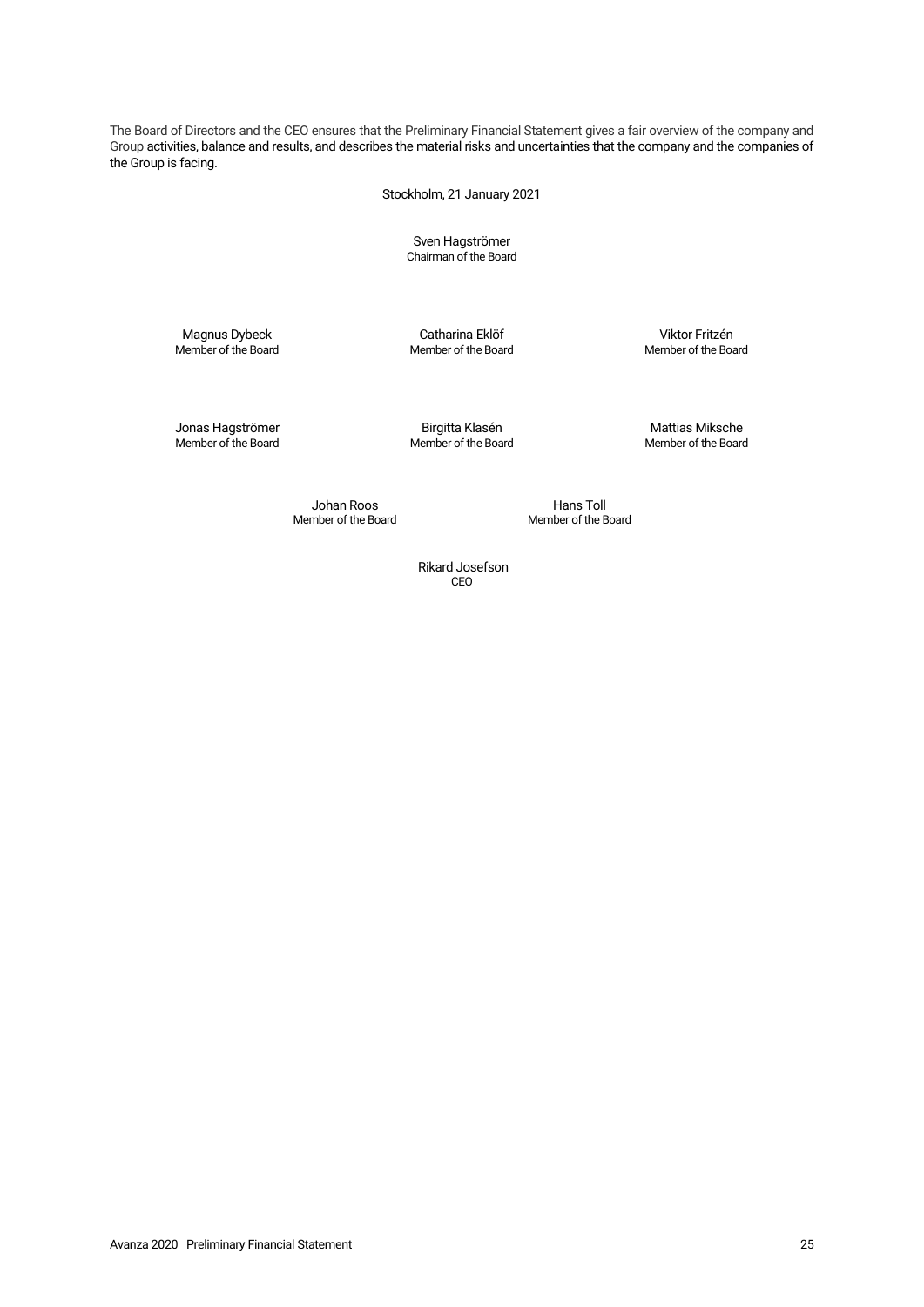# **For additional information**







Birgitta Hagenfeldt, CFO, Deputy CEO +46 (0)73 661 80 04



Sofia Svavar, Head of IR +46 (0)8 409 420 17 sofia.svavar@avanza.se

This information is information that Avanza Bank Holding AB (publ) is obliged to make public pursuant to the EU Market Abuse Regulation. The information was submitted for publication, through the agency of the contact person set out above, at 07.45 (CET) on 21 January 2021.

A webcast presentation will be held by Rikard Josefson, CEO, and Birgitta Hagenfeldt, CFO, on 21 January 2021 at 10.00 (CET). The presentation will be held in English and there will be opportunities to ask questions. The presentation can be followed at [avanza.se/ir.](https://avanza.se/ir) Phone number for participants:

- Sweden: +46 (0)8 566 426 51
- UK: +44 33 330 008 04
- US: +1 63 191 314 22
- Confirmation code: 83237775#

This report has not been subject to review by the company's auditors.

Avanza also publishes an Excel document containing its financial history. The information is provided in English and is updated quarterly. The document can be accessed a[t avanza.se/keydata.](http://avanza.se/keydata)

*This Interim Report is published in Swedish and English. In the event of any difference between the English version and the Swedish original, the Swedish version shall prevail.*

# **Contact information**

Visiting address: Regeringsgatan 103, Stockholm Box 1399, SE-111 93 Stockholm Telephone: +46 (0) 8 562 250 00 Corp. Identity no: 556274-8458 Registered office: Stockholm Website: [avanza.se](https://www.avanza.se/) Corporate web: www.avanza.se/ir

# **Financial calendar**

Annual Report 2020 26 February 2021 Annual General Meeting Interim Report January – March 2021 20 April 2021 Interim Report January – June 2021